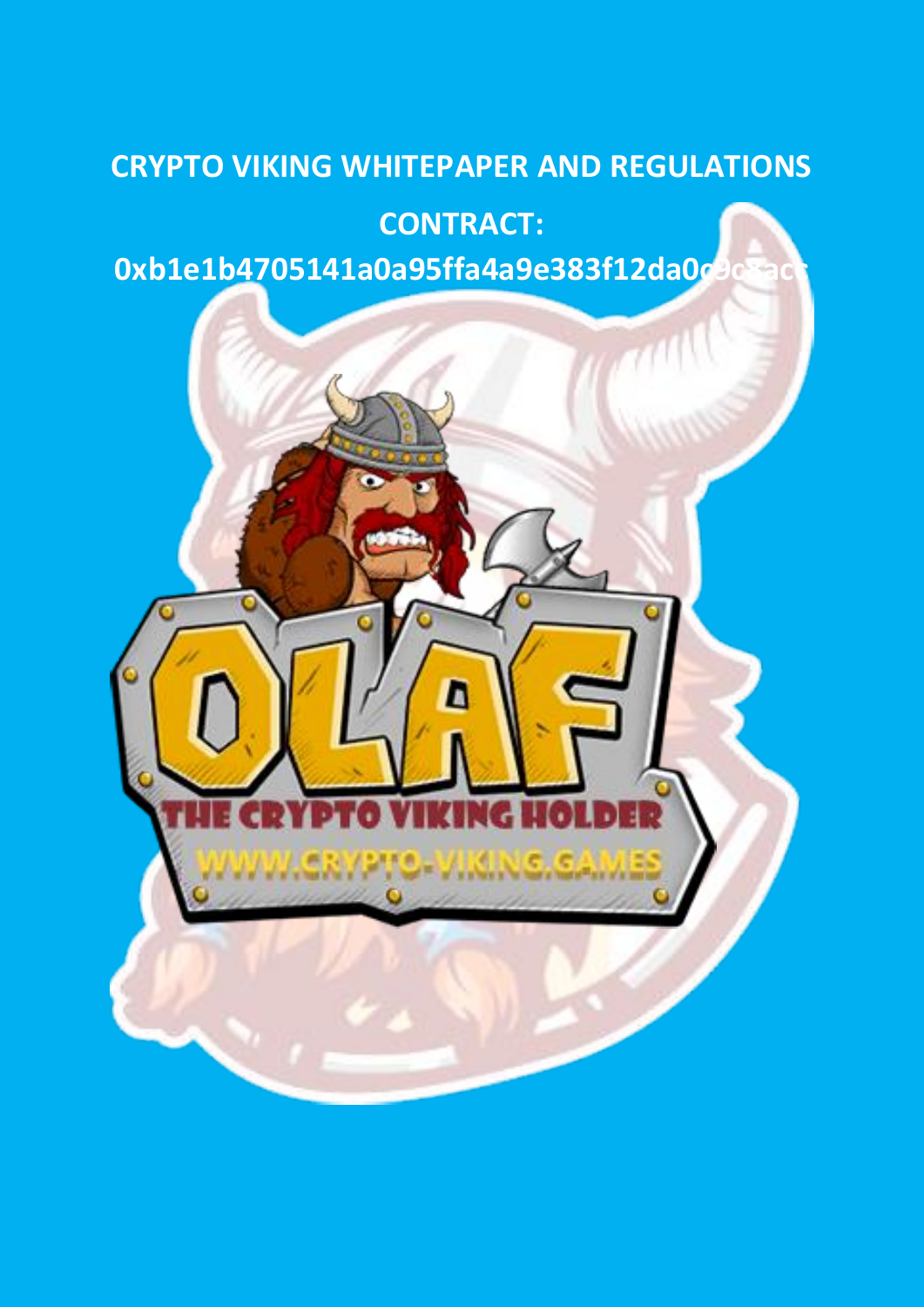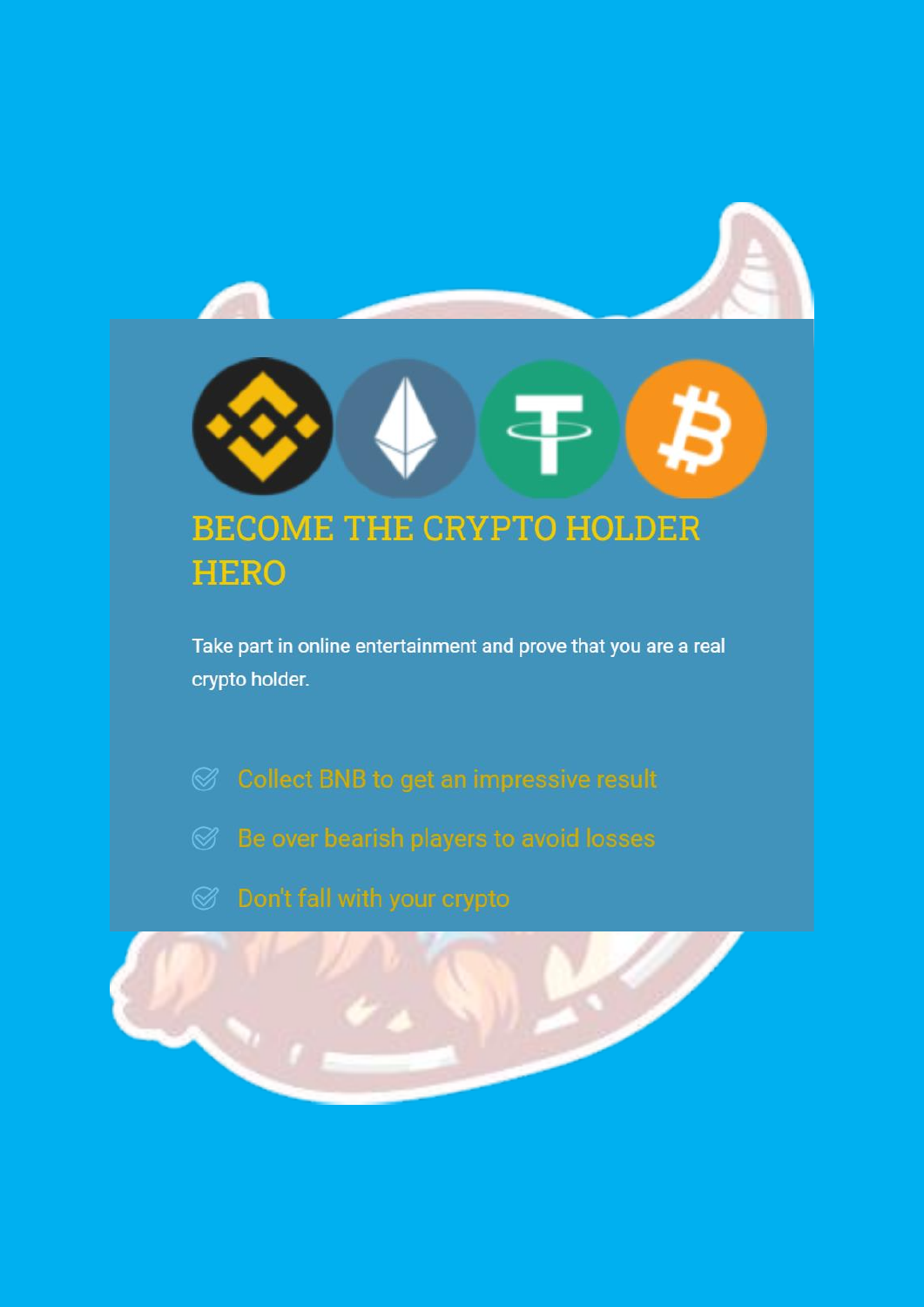

## **CRYPTO GAMES ROADMAP**

- FIRST PROJECT ANNOUNCED<br>- SITE AND CONTRACT FINALIZATIC ( till IQ 2022<br>- SOCIAL ACCOUNT AND CHANNELS<br>- NEW PROJECTS RELEASED<br>- EARLY AIRDROP AND PRESALE
	-
- 

### **IIQ 2022**

- FURTHER PROJECT DEVELOPMENT<br>- FINALIZING THE EARLY PRESALE<br>- ADVANCE TO NEXT EARLY ACCESS EVENT<br>- ADVERTISING & SHILLING
- 
- 
- 

### $+IIIQ$  2022

- 
- 
- 
- **EXTENSION OF PROJECTS<br>FINALIZING STEPS<br>OFFICIAL LAUNCH<br>MULTI CRYPTO GAME LAUNCH<br>NEW MARKETING STRATEGY ANNOUNCED**

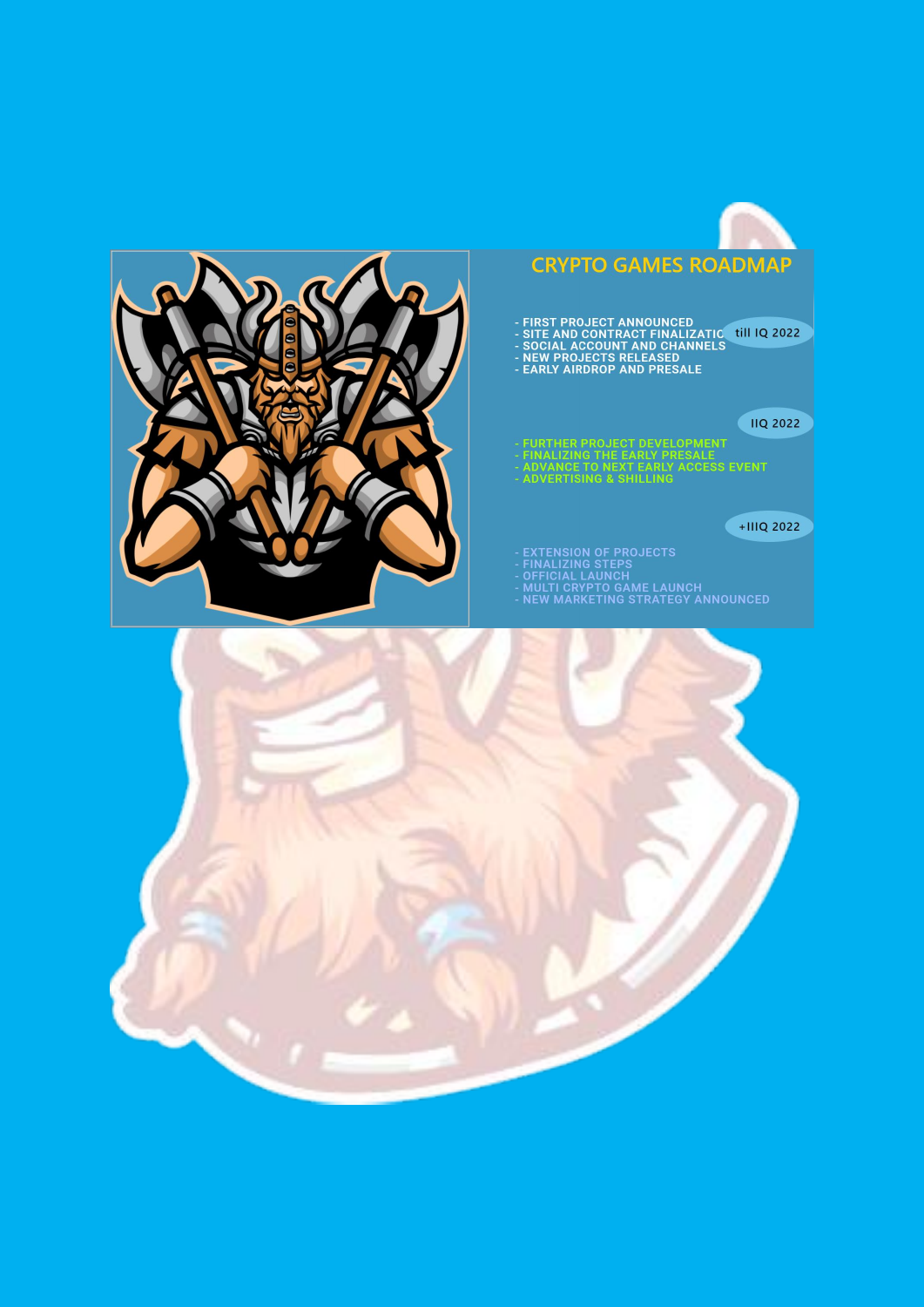**In a simple word, "smart contract" is a contract (contract) agreement performed programmatically. The main objective of the smart contract is to meet the needs of a number of common contracts (such as payment agreements, mortgage agreements. confidentiality agreements, and even enforcement agreements). The smart contract minimizes the impact of accidents or the events by implementation of the agreement, removing third-party trust mechanism to minimize the cost of trust between the parties, reducing fraud losses and non-conformance with the agreement, decreasing accidents, improving the efficiency of social operation and achieving other economic**

### **(2) CRYPTO-VIKING.GAMES ( CRYPTO VIKING ) smart contract**

**The user chooses the relevant conditions to generate the smart contract, such as the lease time,** 

**payment of the deposit, the rent and the deductible, etc.. When the smart contract obtains** 

**data, detected in line with the preparatory conditions, will take the initiative to replace the enterprise and users to respond, such as automatic delivery, automatic refund, automatic payment and so on. The whole process is recorded in the blockchain, to ensure that all states of correctness, integrity and non-tampering, and to reduce the impact of accidents.**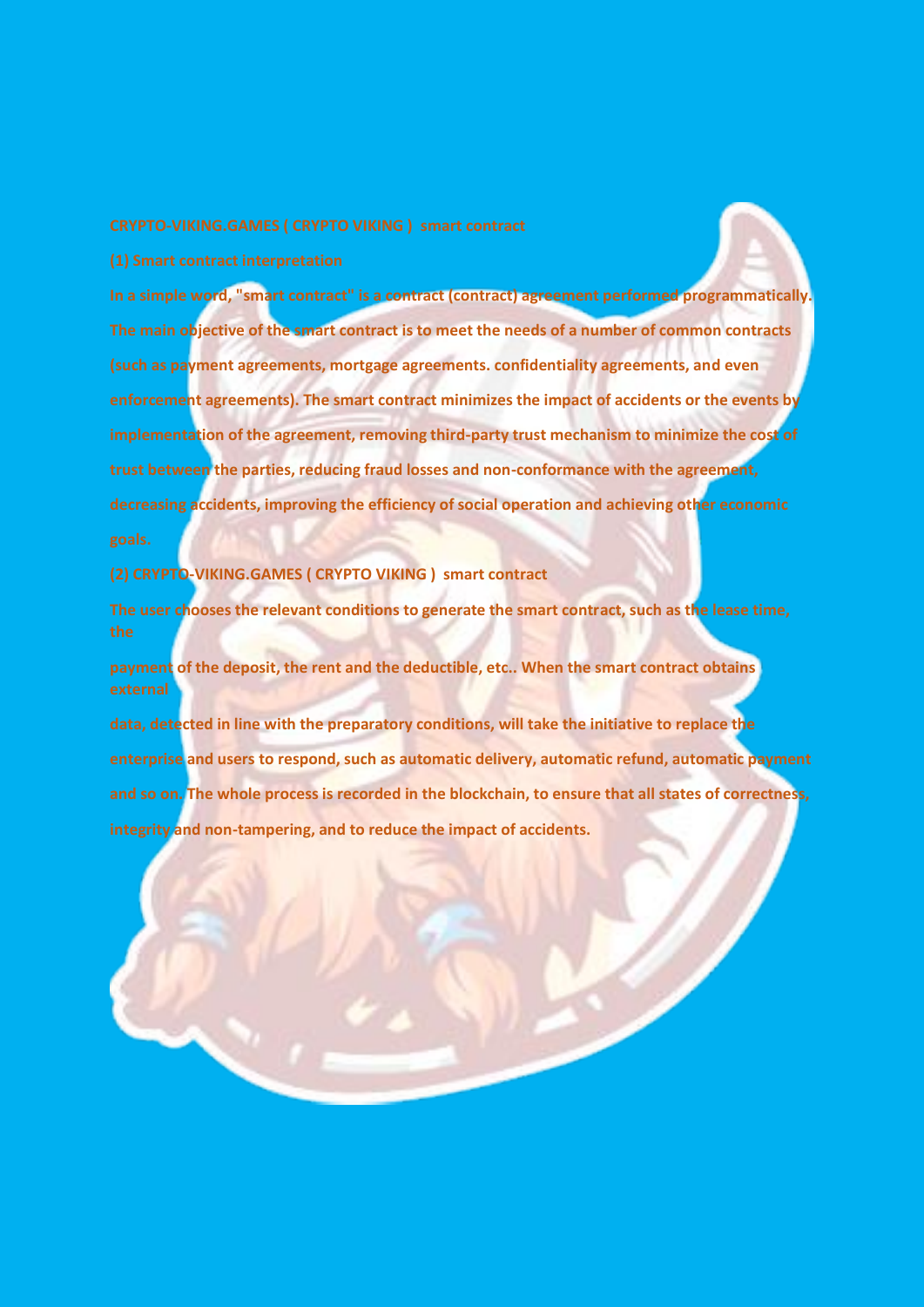**YOU MAY LOSE ALL MONIES THAT YOU SPEND PURCHASING CRYPTO-VIKING.GAMES ( CRYPTO** 

**EVENT THAT YOU PURCHASE TOKENS, YOUR PURCHASE CANNOT BE REFUNDED OR EXCHANGED.**

**THERE IS NO GUARANTEE THAT THE OF THE CRYPTO-VIKING.GAMES ( CRYPTO VIKING ) TOKENS OR THE PROJECT**

**DESCRIBED IN THIS WHITE PAPER WILL BE DELIVERED. CRYPTO-VIKING.GAMES ( CRYPTO VIKING ) TOKENS ARE NOT INVESTMENT!**

**YOU ARE WAIVING YOUR RIGHTS BY AGREEING TO THESE TERMS AND CONDITIONS AND**

**PARTICIPATING IN THE CRYPTO-VIKING.GAMES ( CRYPTO VIKING ) TOKEN SALE. BY PARTICIPATING IN THE**

**CRYPTO-VIKING.GAMES ( CRYPTO VIKING ) TOKEN SALE YOU ARE AGREE TO HAVE NO RECOURSE,** 

**ACTION, JUDGEMENT OR REMEDY AGAINST CRYPTO-VIKING.GAMES ( CRYPTO VIKING ) IF THE OF** 

**CRYPTO-VIKING.GAMES ( CRYPTO VIKING ) TOKENS OR IF THE PROJECT DESCRIBED IN THIS WHITE PAPER IS NOT DELIVERED**

**OR REALISED.**

**IF YOU ARE UNCERTAIN AS TO ANYTHING IN THIS WHITE PAPER OR YOU ARE NOT PREPARED TO**

**LOSE ALL MONIES THAT YOU SPEND PURCHASING CRYPTO-VIKING.GAMES ( CRYPTO VIKING ) TOKENS, WE STRONGLY URGE**

**YOU NOT TO PURCHASE ANY CRYPTO-VIKING.GAMES ( CRYPTO VIKING ) TOKENS.** 

**WE RECOMMEND YOU CONSULT LEGAL, FINANCIAL, TAX AND OTHER PROFESSIONAL ADVISORS OR**

**EXPERTS FOR FURTHER GUIDANCE BEFORE PARTICIPATING IN THE CRYPTO-VIKING.GAMES ( CRYPTO VIKING )** 

**TOKEN SALE OUTLINED IN THIS WHITE PAPER. YOU ARE STRONGLY ADVISED TO TAKE INDEPENDENT**

**LEGAL ADVICE IN RESPECT OF THE LEGALITY IN YOUR JURISDICTION OF YOUR PARTICIPATION IN THE**

**CRYPTO-VIKING.GAMES ( CRYPTO VIKING ) TOKENS ARE NOT SHARES OR SECURITIES OF ANY TYPE.**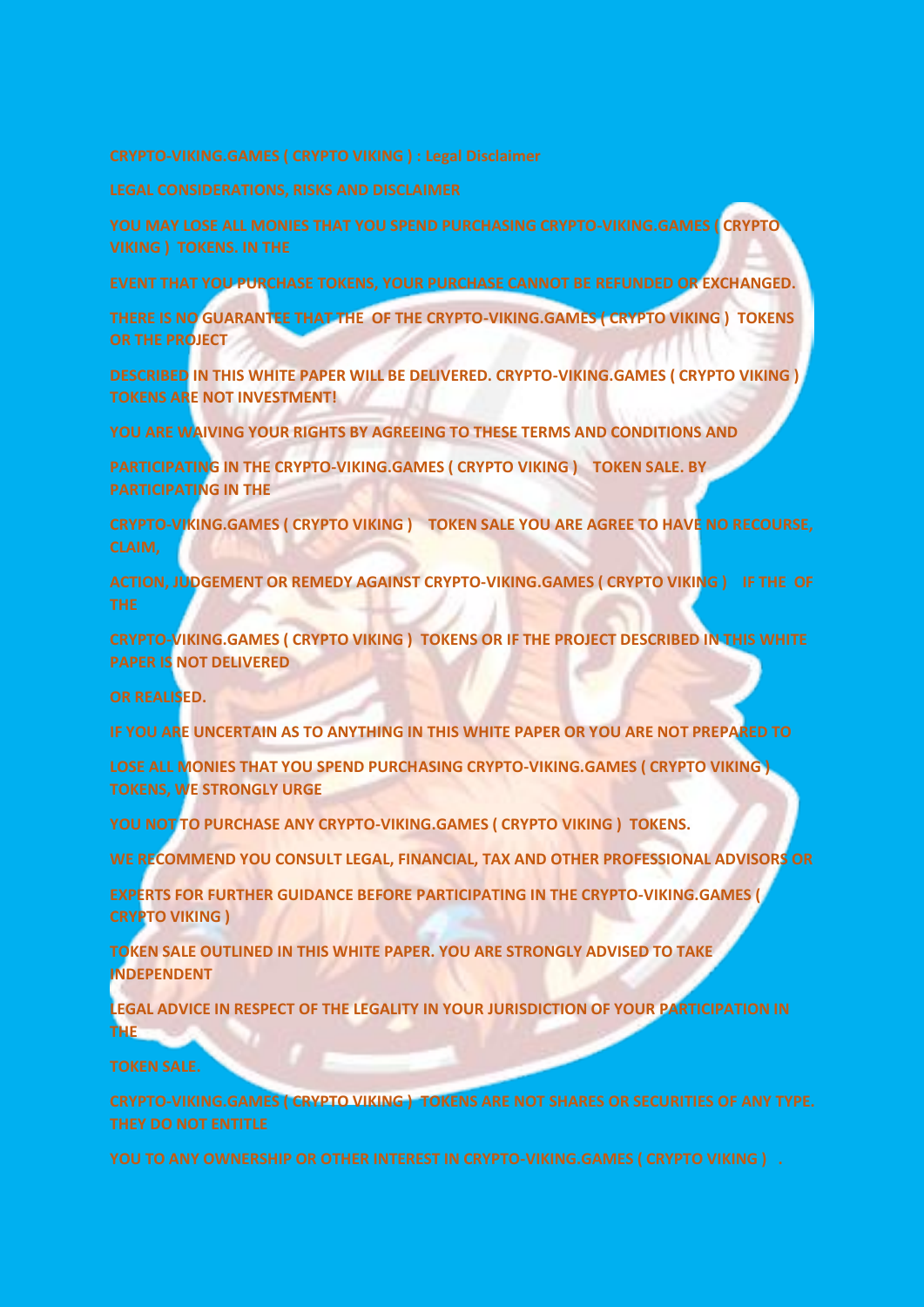**and (ii) participating in the Contract's Creator of the token's token sale outlined in this White Paper** 

**"Legal Considerations, Risks and Disclaimer" section applies to this White Paper and any and all information available on the Website. The contents of this "Legal Considerations, Risks and Disclaimer" section outlines the terms and conditions applicable to you in connection with (i) your use of this White Paper and of any and all information available on the Website; and (ii) your participation in the Token Sale, in each case in addition to any other terms and conditions that we may publish from time to time relating to this White Paper, the Website and the Token Sale (such terms hereinafter referred to as the "Terms"). This "Legal Considerations, Risks and Disclaimer" section may be updated from time to time and will be published as part of the latest version of the White Paper which shall be available on the Website. You shall be obliged to read in full the latest available version of the White Paper available on the Website prior to participating in the Token** 

**The information set forth in this "Legal Considerations, Risks and Disclaimer" section may not be exhaustive and does not imply any elements of a contractual relationship. While we make every reasonable effort to ensure that all information: (i) in this White Paper; and (ii) available on the Website (all the information in the White Paper and all information available on the Website hereinafter referred to as the "Available Information") is accurate and up to date, such material in** 

**way constitutes professional advice. Individuals intending to participate in the Token Sale should seek independent professional advice prior to acting on any of the Available Information. LEGAL CONSIDERATIONS**

**The Contract's Creator of the token has used reasonable endeavours to approach the Token Sale in a responsible and**

**sensible manner. Given the legal uncertain of distributed ledger technologies, businesses and activities as well as cryptocurrencies and cryptocurrency-related businesses and activities in a number of jurisdictions, the Contract's Creator of the token has spent time and resources to**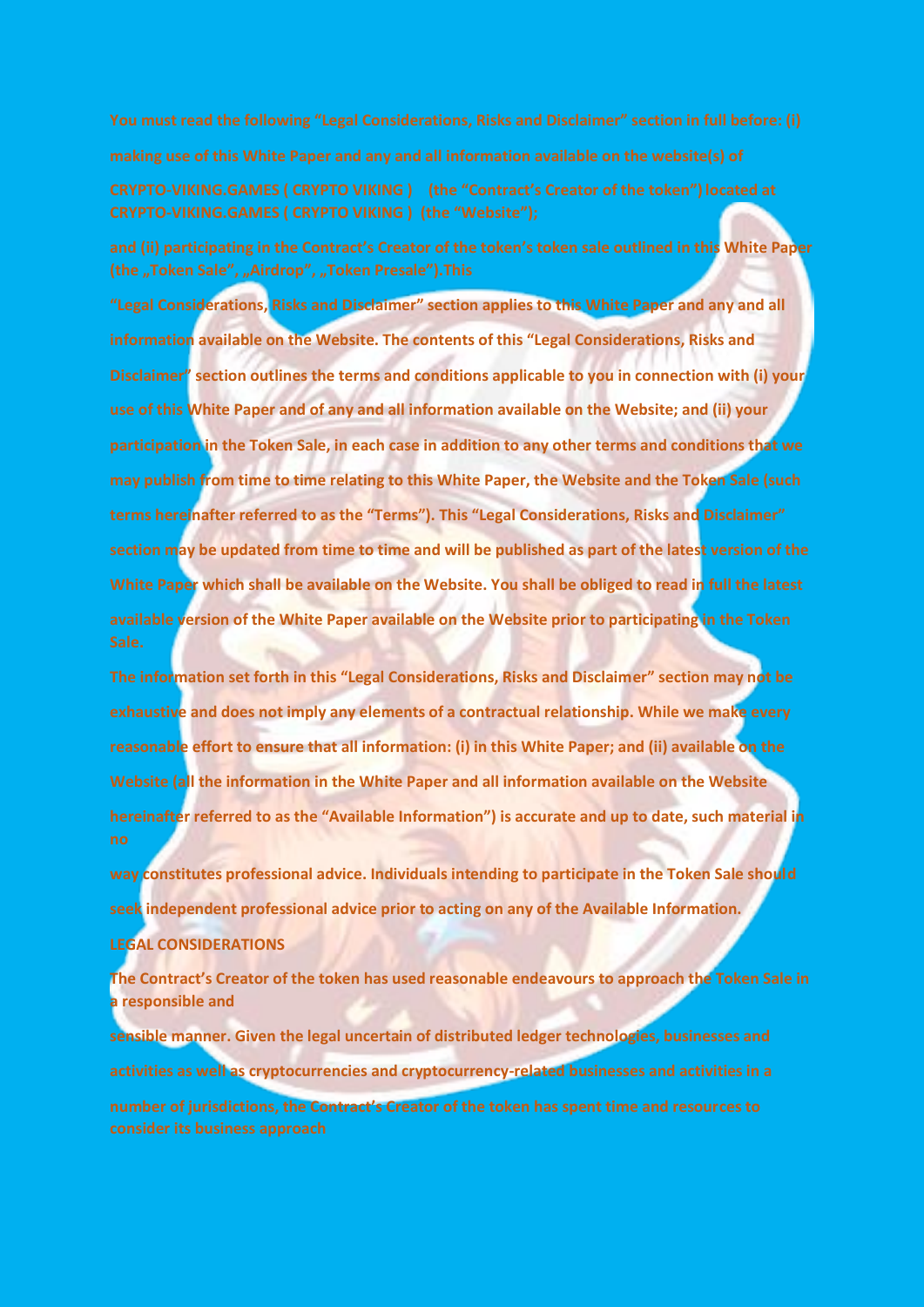**in any other jurisdiction. As such, it is possible that the Contract's Creator of the token's CRYPTO-**

**described in this White Paper and which are the subject of the Token Sale (the "Tokens") may**

**comprise a security in your jurisdiction or the offer for sale by the Contract's Creator of the token of the Tokens in your**

**jurisdiction may be a regulated or prohibited activity and in either of these cases the Contract's Creator of the token may**

**be liable for the same. The Contract's Creator of the token accepts no responsibility or liability to you in these or any other**

**circumstances. You are strongly advised to take independent legal advice in respect of the legality** 

**your jurisdiction of your participation in the Token Sale and purchase of Tokens.**

**The Financial Services Commission has on 12th October 2017 published a draft of the principledbased regulations which relate to the use of distributed ledger technology for storing and**

**transmitting value belonging to others, and which regulations come into effect on 1st January** 

**The Financial Services Commission has also announced that regulations relating to public token** 

**will come into effect in early 2018. The Contract's Creator of the token will use reasonable commercial endeavours to**

**comply with all regulations and, to the extent reasonably practicable with the regulations of such**

**other jurisdictions that it is able to. However, due to the current uncertain state of regulation relating**

**to distributed ledger technology and token sales across the world, the Contract's Creator of the token cannot guarantee**

**the legality of the Token Sale or the future other tokens to be developed as envisaged by the**

**Available Information or the Contract's Creator of the token's ability to develop, structure and licence any future Token**

**functionality in every jurisdiction but the Contract's Creator of the token will use reasonable commercial endeavours to be**

**responsive and compliant in the face of any regulatory inquiry.**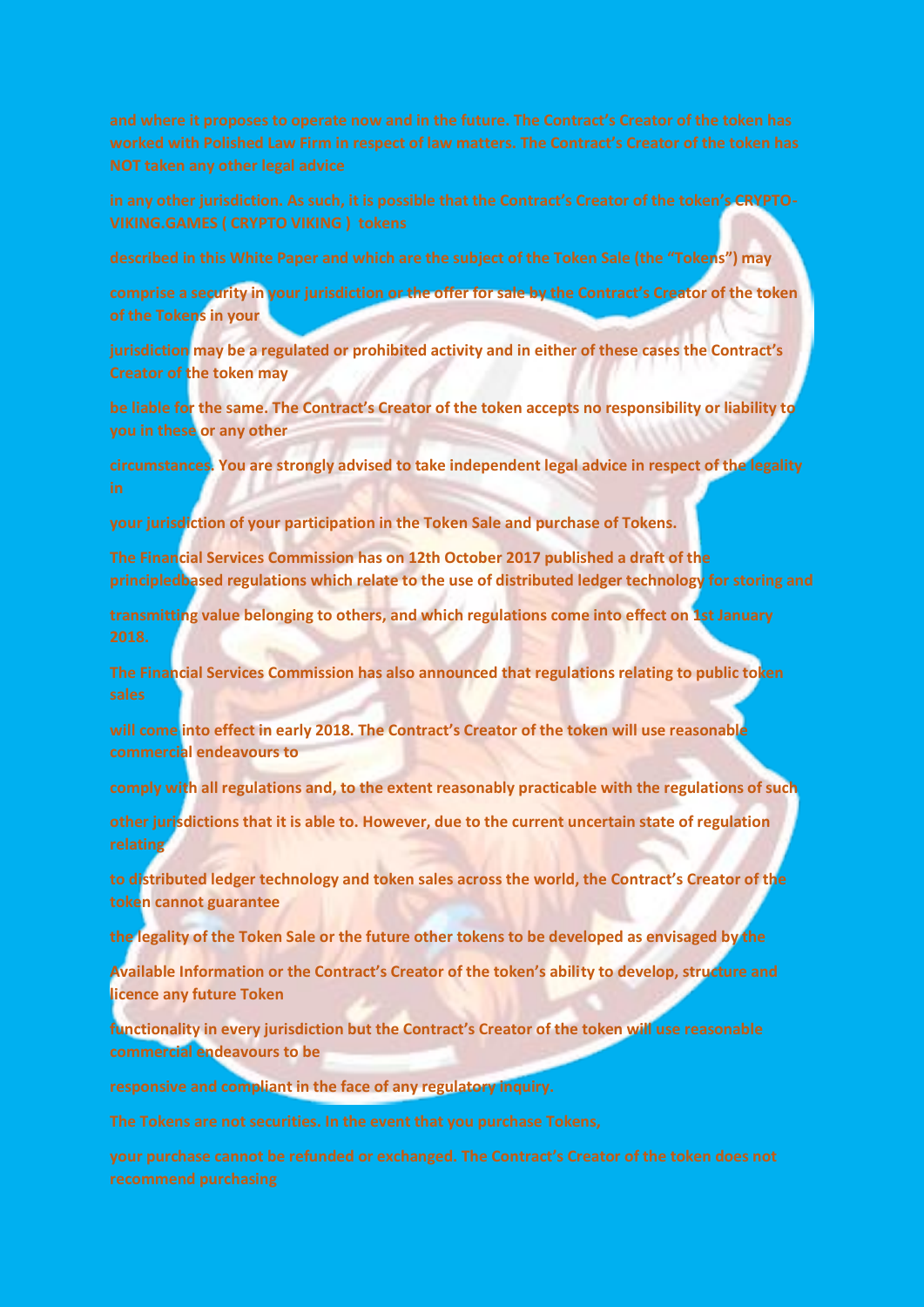**sold as digital products, similar to downloadable software, digital music and the like. The** 

**does not recommend that you purchase Tokens unless you have prior experience with** 

**tokens, blockchain-based software and distributed ledger technology and unless you have taken**

**independent professional advice.**

**The Contract's Creator of the token may choose to make the Available Information in a number of different languages. In**

**the event of any conflict between the English version of the Available Information and any foreign**

**language version, the English language version will prevail.**

**REGIONAL RESTRICTIONS**

**Citizens, nationals, residents (tax or otherwise) and/or green card holders of each of: (i) the United**

**States of America; (ii) the People's Republic of China; (iii) South Korea; (iv) Vietnam; and (v) any** 

**jurisdiction which prohibits the possession, dissemination or communication of the Available**

**Information and/or prohibits participation in the Token Sale or the purchase of Tokens or the offer**

**for sale of the Tokens or any similar activity or product (collectively the "Restricted Jurisdictions")** 

**any other Restricted Persons are not permitted to participate in the Token Sale. The term "Restricted**

**Persons" refers to any firm, Contract's Creator of the token, partnership, trust, corporation, entity, government, state or**

**agency of a state or any other incorporated or unincorporated body or association, association or**

**partnership (whether or not having separate legal personality) that is established and/or lawfully**

**existing under the laws of a Restricted Jurisdiction (including in the case of United States of America,**

**under the federal laws of the United States of America or under the laws of any of its States).**

**The Tokens are not intended to constitute, and shall not constitute, securities in any jurisdiction.**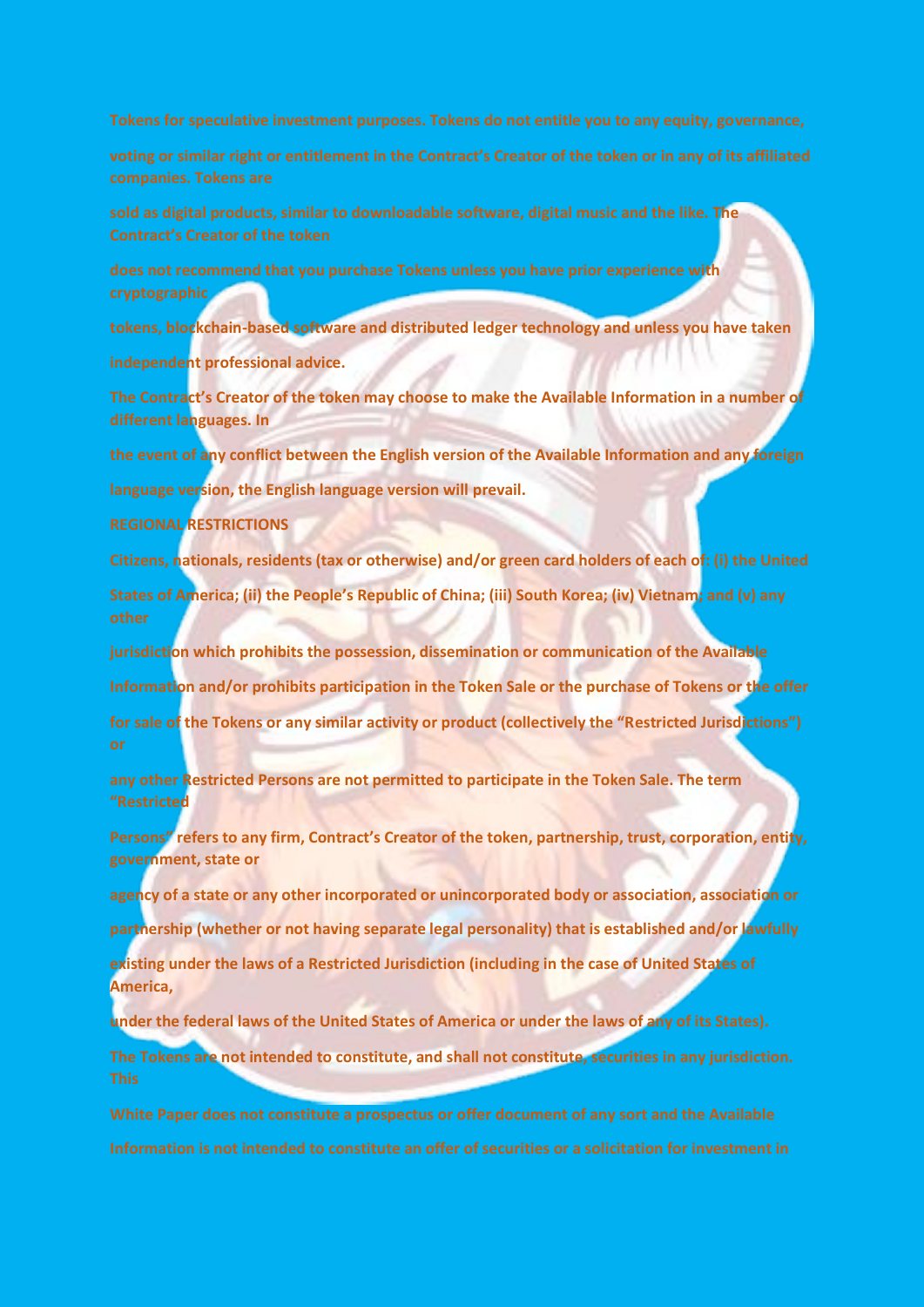**any part of the Available Information shall not form the basis of, or be relied upon in connection**

**No part of the Available Information should be considered to be business, legal, financial or tax advice regarding the Contract's Creator of the token, the Tokens, the Token Sale or any of the matters to which all or any**

**part of the Available Information relates. You should consult your own legal, financial, tax or other professional advisor regarding the Available Information. You should be aware that you may be required to bear the financial risk of any purchase of Tokens for an indefinite period of time.**

### **LIMITATION OF LIABILITY**

**In no event shall the Contract's Creator of the token or any current or former employees, officers, directors, partners,**

**trustees, representative, agents, advisors, contractors, or volunteers of the Contract's Creator of the token (hereinafter the**

**"Contract's Creator of the token Representatives") be responsible or accountable or liable in any way whatsoever to any**

**purchaser of Tokens for any loss of profits or otherwise or for any lost savings or for any incidental**

**direct indirect special or consequential damages in each case arising out of or from or in connection**

**any failure by the Contract's Creator of the token or any of its affiliated companies to deliver or realise all or any part of**

**the project or the strategy or the membership network or the Token features described in or**

**envisaged by the Available Information;**

**your use or inability to use at any time the services or the products or the strategy or the**

**membership network or Tokens offered by the Contract's Creator of the token;**

**the breach of any of these Terms by the Contract's Creator of the token or by the Contract's Creator of the token Representatives or by you or**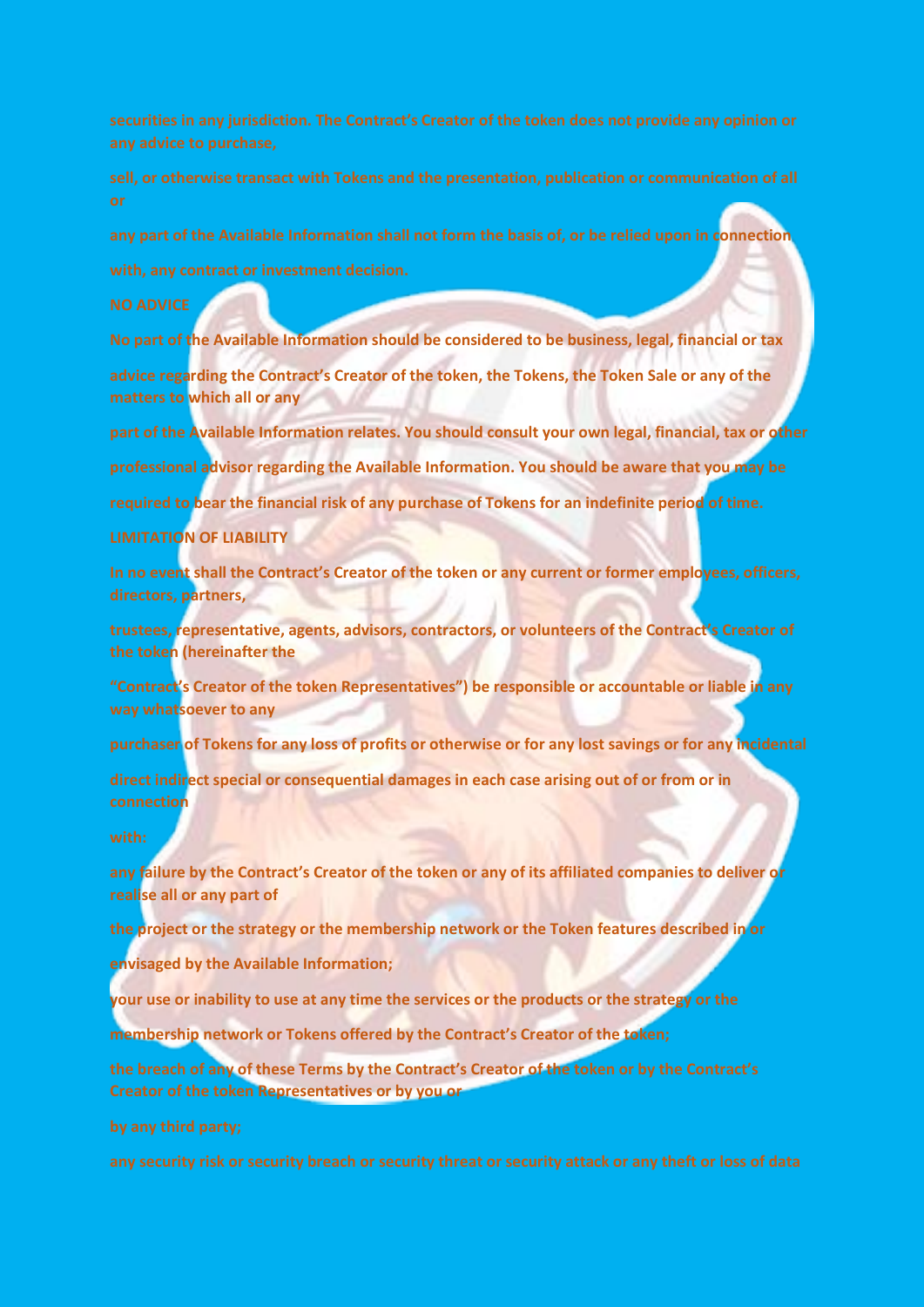**any expectation promise representation or warranty arising (or purportedly arising) from the Available Information;**

**the volatility in pricing of Tokens in any countries and/or on any exchange or market (regulated, unregulated, primary, secondary or otherwise);**

**the purchase use sale resale redemption or otherwise of the Tokens; or**

**your failure to properly secure any private key to a wallet containing Tokens,**

**(collectively, the "Excluded Liability Matters").**

**The Available Information (including the Website and the White Paper) and the Tokens are** 

**on an "as is" basis and without any representations or warranties of any kind, either express or**

**implied. You assume all responsibility and risk with respect to your use of the Available Information**

**and purchasing of any amount of Tokens and their use. If applicable law does not allow all or any** 

**of the above limitation of liability to apply to you, the limitations will apply to you only to the maximum extent permitted by applicable law.**

**To the maximum extent permitted by applicable law, you hereby irrevocably and unconditionally**

**waive: (i) all and any claims (whether actual or contingent and whether as an employee, office** 

**holder, trustee, agent, principal or in any other capacity whatsoever or howsoever arising) including,**

**without limitation, claims for or relating to the Excluded Liability Matters, any payment or repayment**

**of monies, indemnity or otherwise that you may have against the Contract's Creator of the token or against any of the**

**Contract's Creator of the token Representatives; and (ii) release and discharge the Contract's Creator of the token and all of the Contract's Creator of the token**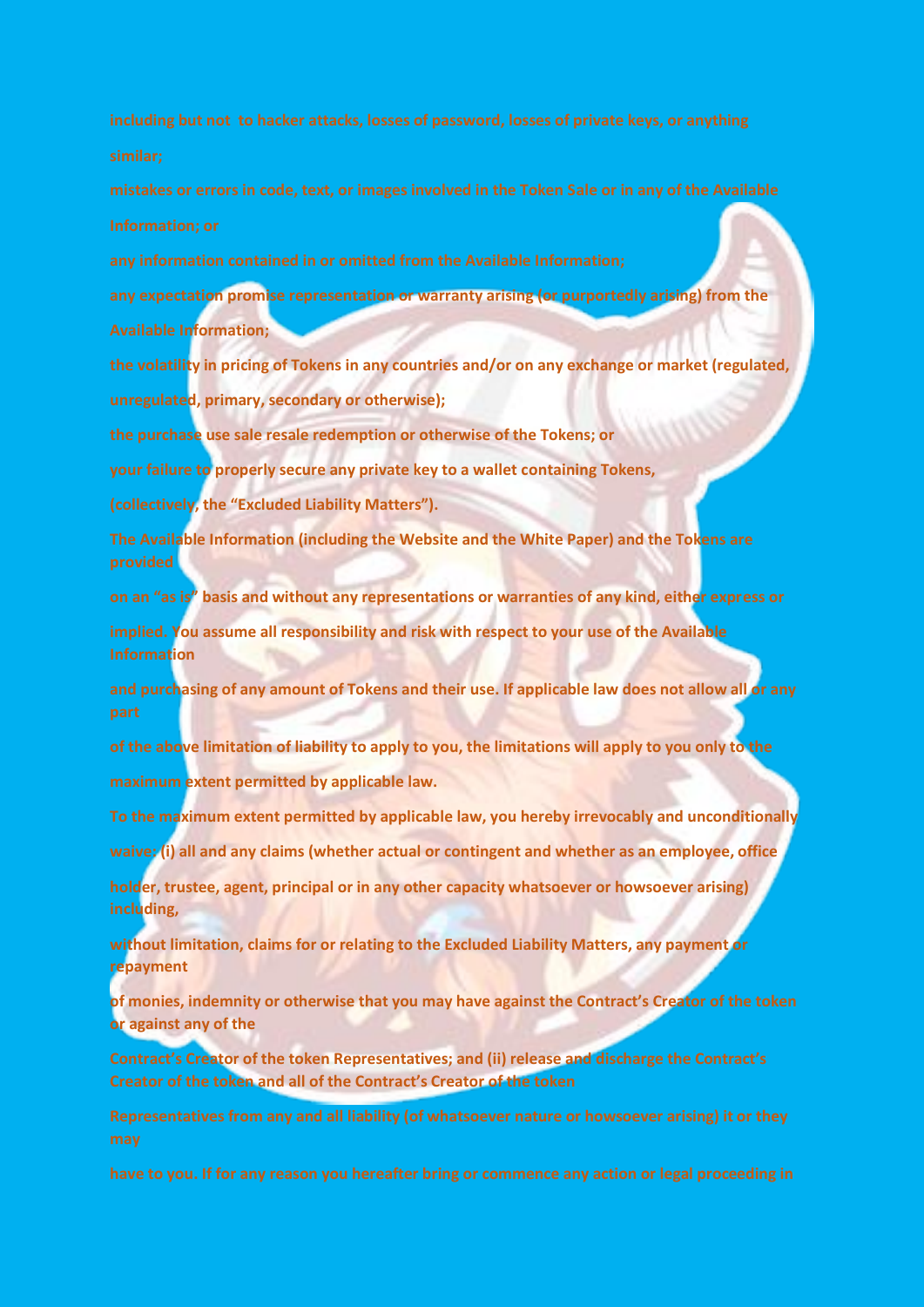**Representative then you hereby irrevocably and unconditionally undertake to indemnify, and keep**

**indemnified the Contract's Creator of the token and all Contract's Creator of the token** 

**all liabilities or losses suffered by the Contract's Creator of the token or any Contract's Creator of the token Representative; and**

**all reasonable costs, charges and reasonable expenses (including without limitation reasonable** 

**costs and expenses) reasonably and properly incurred by the Contract's Creator of the token or any Contract's Creator of the token**

**Representative,**

**in each case by reason of or in connection with the bringing or commencement of such action or pursuit of such claim by you.**

**If any provision or part-provision of this "Legal Considerations, Risks and Disclaimer" section is or becomes invalid, illegal or unenforceable, it shall be deemed modified to the minimum extent necessary to make it valid, legal and enforceable. If such modification is not possible, the relevant provision or part-provision shall be deemed deleted. Any modification to or deletion of a provision** 

**part-provision under this "Legal Considerations, Risks and Disclaimer" section shall not affect the validity and enforceability of the rest of this "Legal Considerations, Risks and Disclaimer" section. NO REPRESENTATION & WARRANTIES**

**Notwithstanding any other provision of these Terms or any statement made expressly or impliedly** 

**the Available Information, the Contract's Creator of the token does not make or purport to make, and hereby disclaims,**

**any representation warranty undertaking or covenant in any form whatsoever to any entity or person, including any representation warranty undertaking or covenant in relation to the truth, accuracy and completeness of any of the information set out in the Available Information. REPRESENTATION & WARRANTIES BY YOU**

**By howsoever accessing and/or accepting possession or communication of all or any part of the**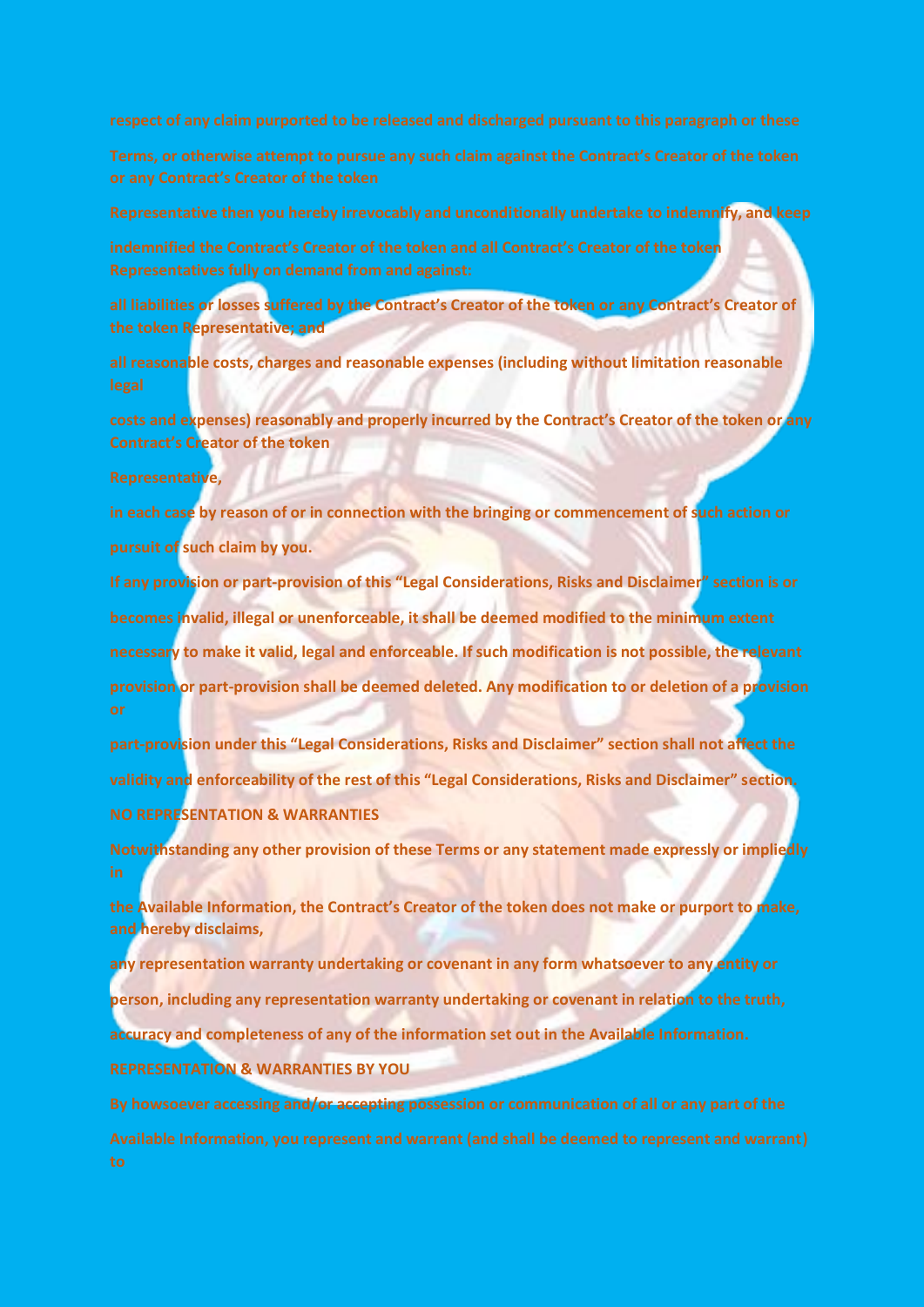**you agree and acknowledge that the Tokens do not constitute shares or equities or securities or financial instruments or investments in any form in any jurisdiction;**

**you agree and acknowledge that the Available Information (including the White Paper and the Website) does not constitute a prospectus or offer document of any sort and is not intended to constitute an offer of securities in any jurisdiction or a solicitation for investment in securities and you are not bound to enter into any contract or binding legal commitment and no cryptocurrency** 

**other form of payment is to be accepted on the basis of the Available Information;**

**you agree and acknowledge that no regulatory authority has examined or approved of the** 

**Information, no action has been or will be taken under the laws, regulatory requirements or rules** 

**any jurisdiction and the publication, distribution or dissemination of all or any part of the Available**

**Information to you does not imply that the applicable laws, regulatory requirements or rules have**

**been complied with;**

**you agree and acknowledge that the Available Information, the undertaking and/or the completion**

**of the Token Sale, or future trading of the Tokens on any exchange or market (regulated,**

**unregulated, primary, secondary or otherwise), shall not be construed, interpreted or deemed by** 

**as an indication of the merits of the Contract's Creator of the token, the Tokens, the Token Sale or the Available**

**Information;**

**the distribution or dissemination of the Available Information any part thereof or any copy thereof,**

**or acceptance of the same by you, is not prohibited or restricted by the applicable laws,** 

**or rules in your jurisdiction, and where any restrictions in relation to possession are applicable, you**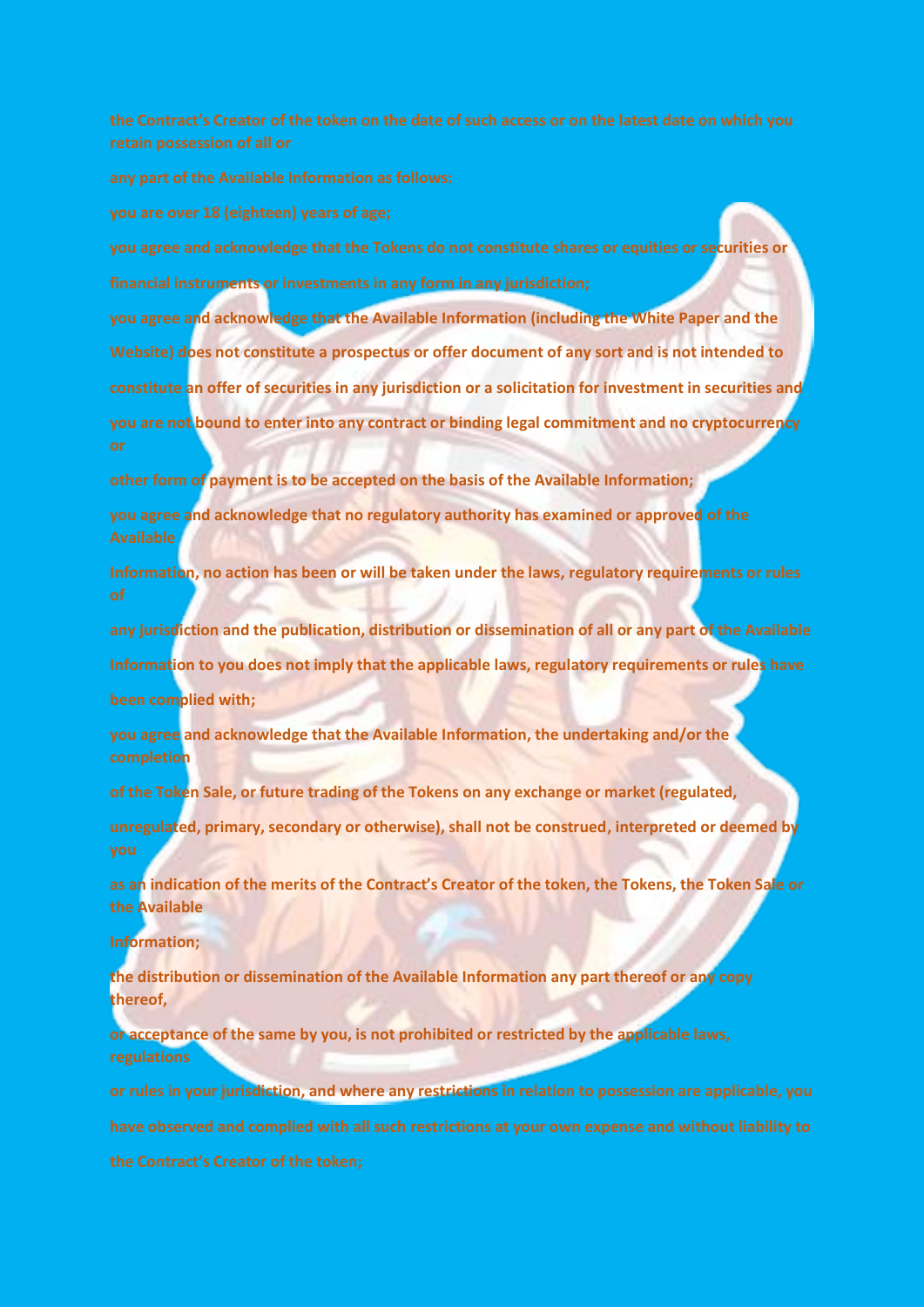**debentures, stocks or shares issued by any person or entity (whether the Contract's Creator of the** 

**rights, options or derivatives in respect of such debentures, stocks or shares;**

**rights under a contract for differences or under any other contract the purpose or pretended**

**purpose of which is to secure a profit or avoid a loss;**

**units in a collective investment scheme;**

**units in a business trust;**

**derivatives of units in a business trust;**

**any other security or class of securities; or**

**any type of investment (as such term is defined by the Financial Services (Investments and** 

**Services) Act 1989-47 of (as amended or re-enacted from time to time) or as such term might be construed under similar legislation in any other part of the world);**

**you are fully aware of and understand that you are not eligible to purchase any Tokens or access** 

**Available Information if you are a citizen, national, resident (tax or otherwise) and/or green card holder of a Restricted Jurisdiction or if you are a Restricted Person;**

**you have a basic degree of understanding of the operation, functionality, usage, storage,**

**transmission mechanisms and other material characteristics of cryptocurrencies, blockchain-based software systems, cryptocurrency wallets or other related token storage mechanisms, blockchain**

**technology and smart contract technology;**

**you are fully aware and understand that in the case where you wish to purchase any Tokens, there are risks associated with: (A) the Contract's Creator of the token and its business and operations; (B) the Tokens; (C) the**

**Token Sale; and (D) relying or acting on all or any part of the Available Information;**

**you agree and acknowledge that the Contract's Creator of the token is not liable for any direct indirect special incidental**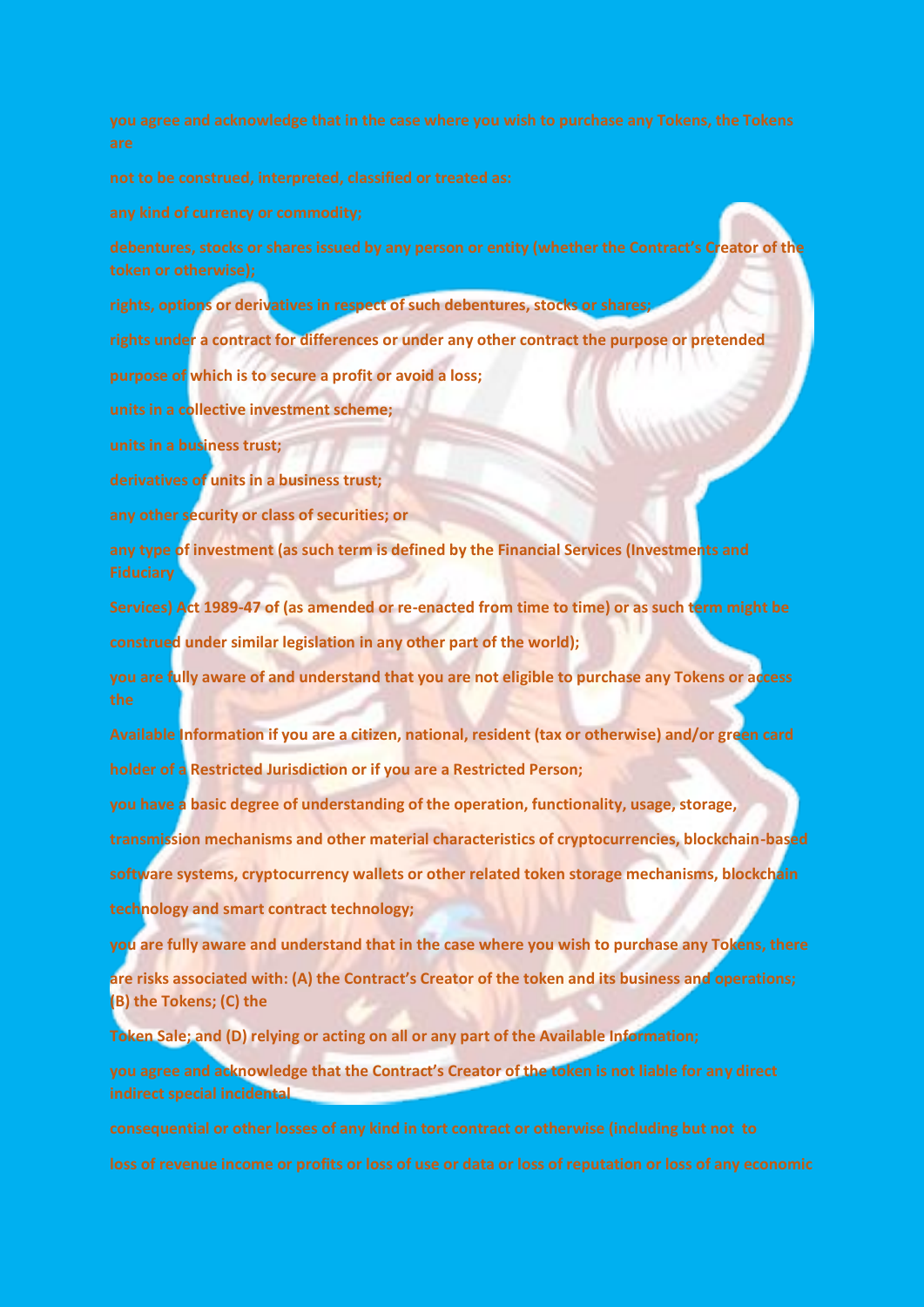**all of the above representations and warranties are true, complete, accurate and not misleading**

**from the time of your last access to and/or possession of (as the case may be) the Available**

**CAUTIONARY NOTE ON FORWARD-LOOKING STATEMENTS**

**All statements contained in the Available Information, statements made in any press releases or in**

**any place accessible by the public and oral statements that may be made by the Contract's Creator of the token or the**

**Contract's Creator of the token Representatives (as the case may be), that are not statements of historical fact, constitute**

**"forward looking statements". Some of these statements can be identified by forward-looking** 

**such as "aim", "target", "anticipate", "believe", "could", "estimate", "expect", "if", "intend",** 

**"plan", "possible", "probable", "project", "should", "would", "will" or other similar terms. However,**

**these terms are not the exclusive means of identifying forward-looking statements. All statements**

**regarding the Contract's Creator of the token's financial position, business strategies, plans and prospects and the future**

**prospects of the industry which the Contract's Creator of the token is in are forward-looking statements. These forwardlooking statements, including but not to statements as to the Contract's Creator of the token's revenue profitability**

**and growth, expected revenue profitability and growth, prospects, future plans, other expected**

**industry trends and other matters discussed in the Available Information regarding the Contract's Creator of the token are**

**matters that are not historic facts, but only estimations and predictions. The Contract's Creator of the token makes no**

**representation or warranty on having made any predictions or estimates or expectations on the basis**

**of any formula, any mathematical or scientific modelling or forecast, or having made any due and**

**proper enquiries or having undertaken any independent research or studies or otherwise. These**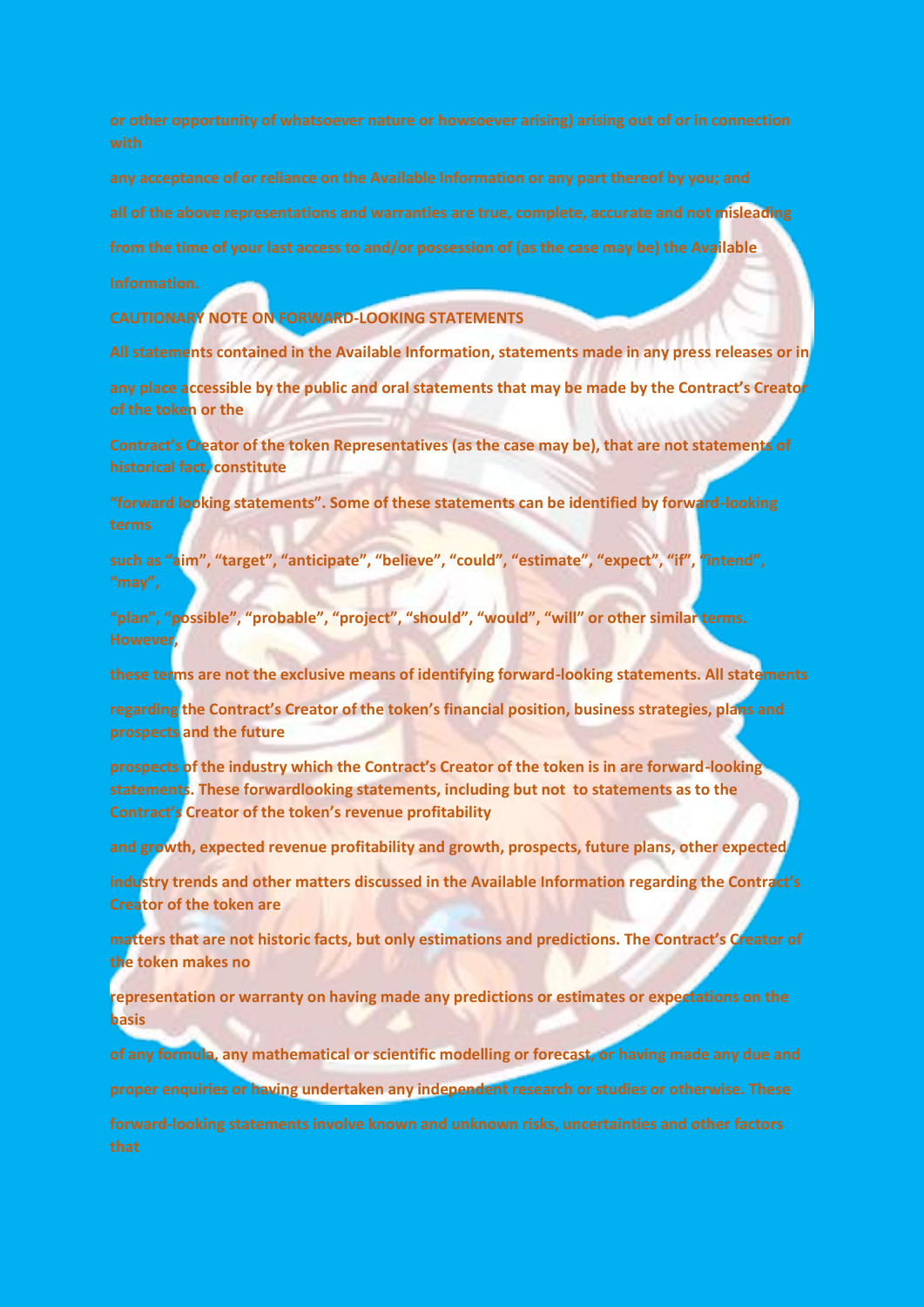**changes in legal political social economic and stock or cryptocurrency market conditions and the**

**regulatory environment in the countries in which the Contract's Creator of the token conducts its Token Sale its business**

**and/or its operations;**

**the risk that the Contract's Creator of the token may be unable or execute or implement its business strategies and future**

**changes in interest rates and exchange rates of fiat currencies and cryptocurrencies;**

**changes in the anticipated growth strategies and expected internal growth of the Contract's Creator of the token;**

**changes in the availability and fees payable to the Contract's Creator of the token in connection with its business and**

**operations;**

**changes in the availability and salaries of employees who are required by the Contract's Creator of the token to operate its**

**business and operations;**

**changes in preferences of customers of the Contract's Creator of the token;**

**changes in competitive conditions under which the Contract's Creator of the token operates, and the ability of the**

**Contract's Creator of the token to compete under such conditions;**

**changes in the future capital needs of the Contract's Creator of the token and the availability of financing and capital to**

**fund such needs;**

**war or acts of international or domestic terrorism;**

**occurrences of catastrophic events, natural disasters and acts of God that affect the businesses**

**and/or operations of the Contract's Creator of the token;**

**other factors beyond the control of the Contract's Creator of the token; and**

**any risk and uncertainties associated with the Contract's Creator of the token and its business and**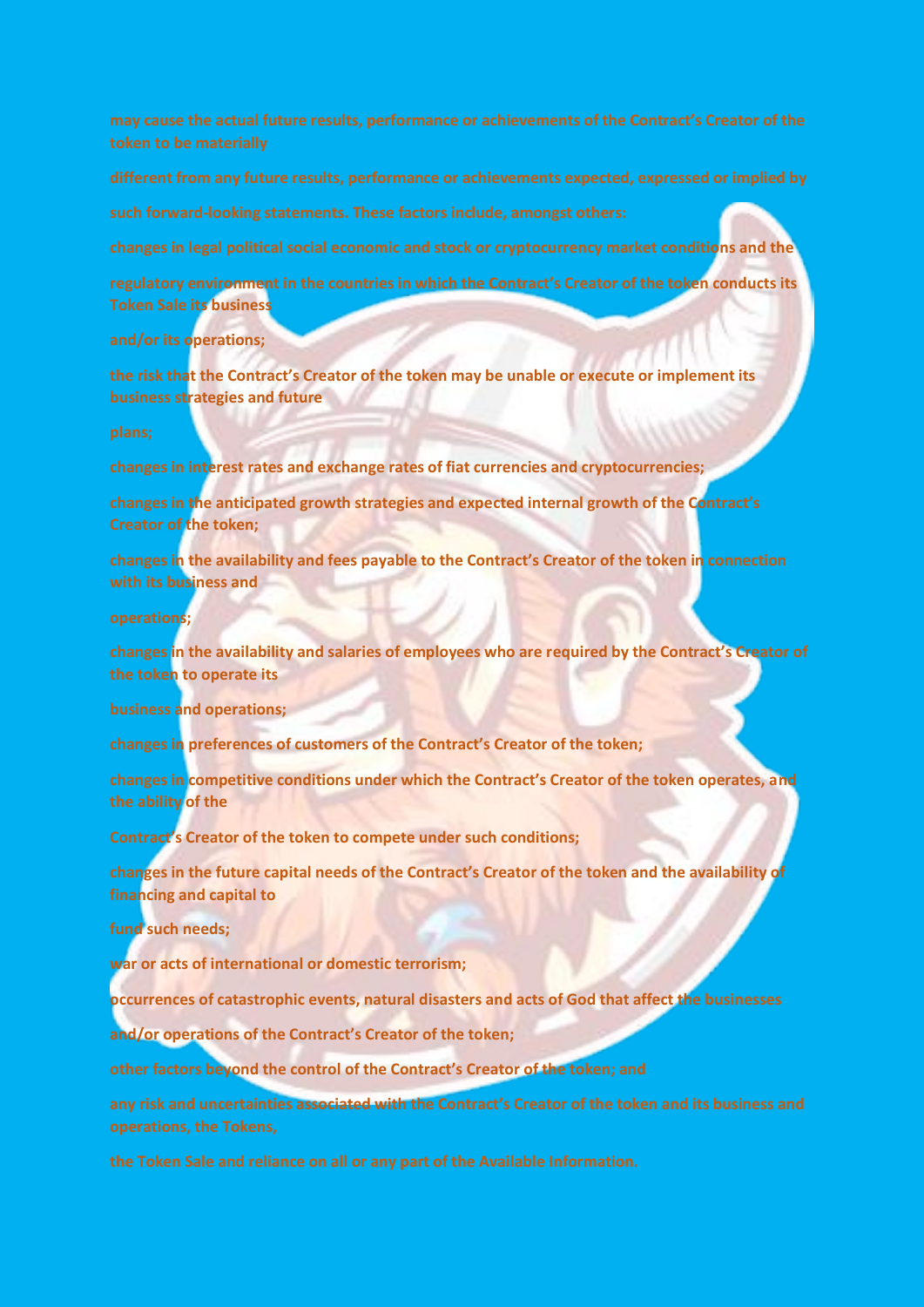**cause the actual future results, performance or achievements of the Contract's Creator of the** 

**different from that expected, expressed or implied by the forward-looking statements in the**

**Available Information, undue reliance must not be placed on these statements.**

**These forward-looking statements are applicable only as of the later of the date of publication of** 

**White Paper and the latest date that the Website has been updated. Neither the Contract's Creator of the token nor the**

**Contract's Creator of the token Representatives nor any other person represents, warrants and/or undertakes that the**

**actual future results, performance or achievements of the Contract's Creator of the token will be as discussed in those**

**forward-looking statements. The actual results, performance or achievements of the Contract's Creator of the token may**

**differ materially from those anticipated in these forward-looking statements.**

**Nothing contained in the Available Information is or may be relied upon as a promise, representation**

**or undertaking as to the future performance or policies of the Contract's Creator of the token. Further, the Contract's Creator of the token**

**disclaims any responsibility to update any of those forward-looking statements or publicly announce**

**any revisions to those forward-looking statements to reflect future developments, events or**

**circumstances, even if new information becomes available or other events occur in the future.**

**RISK FACTORS**

**You should carefully consider and evaluate each of the following risk factors and all other**

**information contained in these Terms before deciding to participate in the Token Sale. To the best of**

**the Contract's Creator of the token's knowledge and belief, all risk factors which are material to you in making an informed**

**judgment to participate in the Token Sale have been set out below. If any of the following**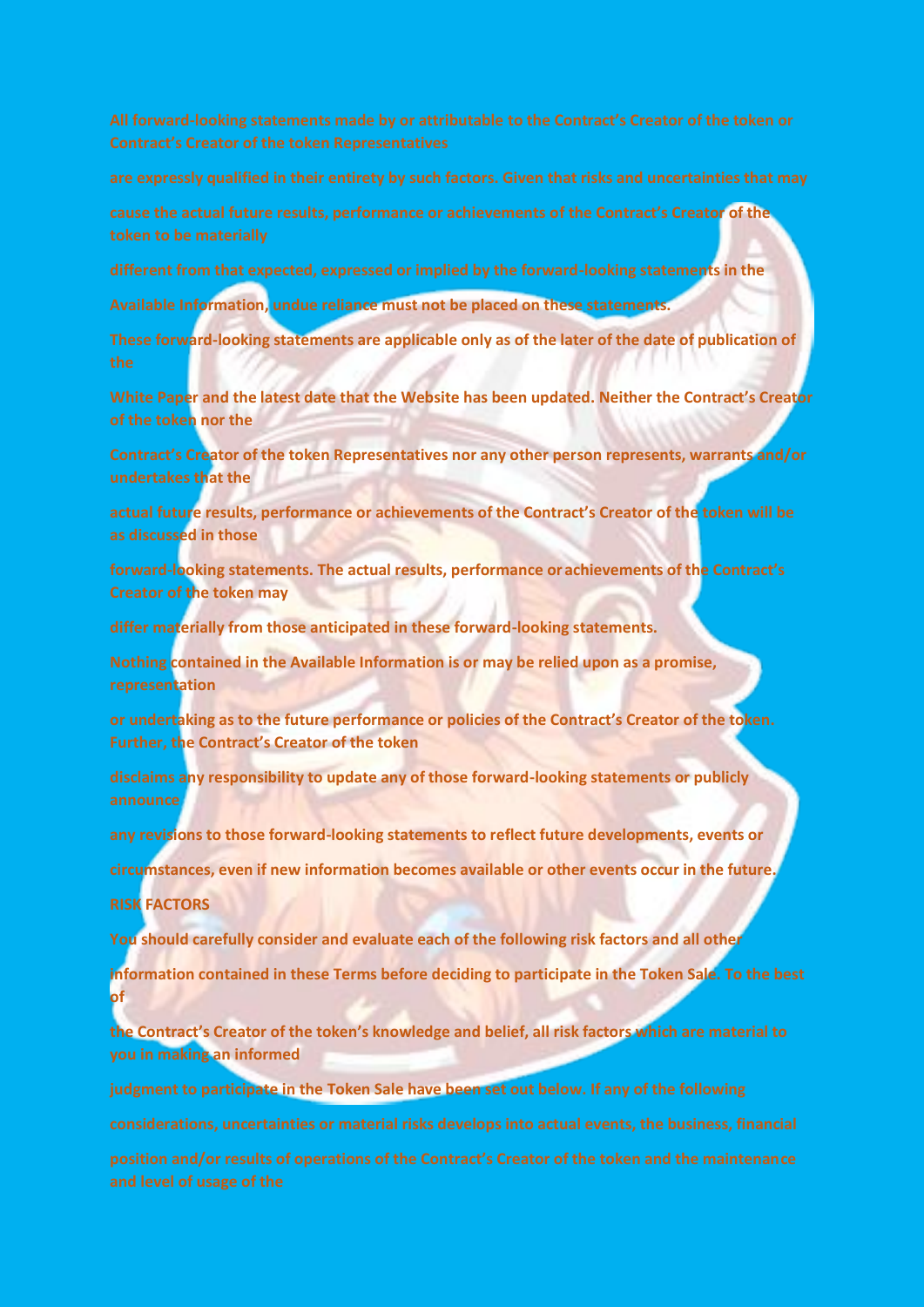**otherwise)) could decline due to any of these considerations, uncertainties or material risks, and** 

**may lose all or part of your Tokens or the economic value thereof.**

**RISKS RELATING TO PARTICIPATION IN THE TOKEN SALE**

**There is no prior market for Tokens and the Token Sale may not result in an active or liquid market for the Tokens.**

**Prior to the Token Sale, there has been no public market for the Tokens. In the event that the Contract's Creator of the token ever decides to seek the approval for availability of the Tokens for** 

**cryptocurrency exchange or market, there is no assurance that such approval will be obtained. Furthermore, even if such approval is granted by a cryptocurrency exchange, there is no assurance that an active or liquid trading market for the Tokens will develop, or if developed, will be sustained**

**after the Tokens have been made available for trading on such market.**

**Price DOES not be indicative of the market price of the Tokens market.**

**A Token is not a currency issued by any central bank or national, supra-national or quasi-national organisation, nor is it backed by any hard assets or other credit nor is it a commodity in the**

**traditional sense of that word. The Contract's Creator of the token is not responsible for, nor does** 

**it pursue, the circulation**

**and trading of Tokens on any market. Trading of Tokens will merely depend on the consensus on** 

**value between the relevant market participants. No one is obliged to purchase any Token from any holder of the Token, including the purchasers, nor does anyone guarantee the liquidity or market price of Tokens to any extent at any time. Furthermore, Tokens may not be resold to purchasers who**

**are citizens, nationals, residents (tax or otherwise) and/or green card holders of Restricted Jurisdictions or to Restricted Persons or to purchasers in any other jurisdiction where the purchase**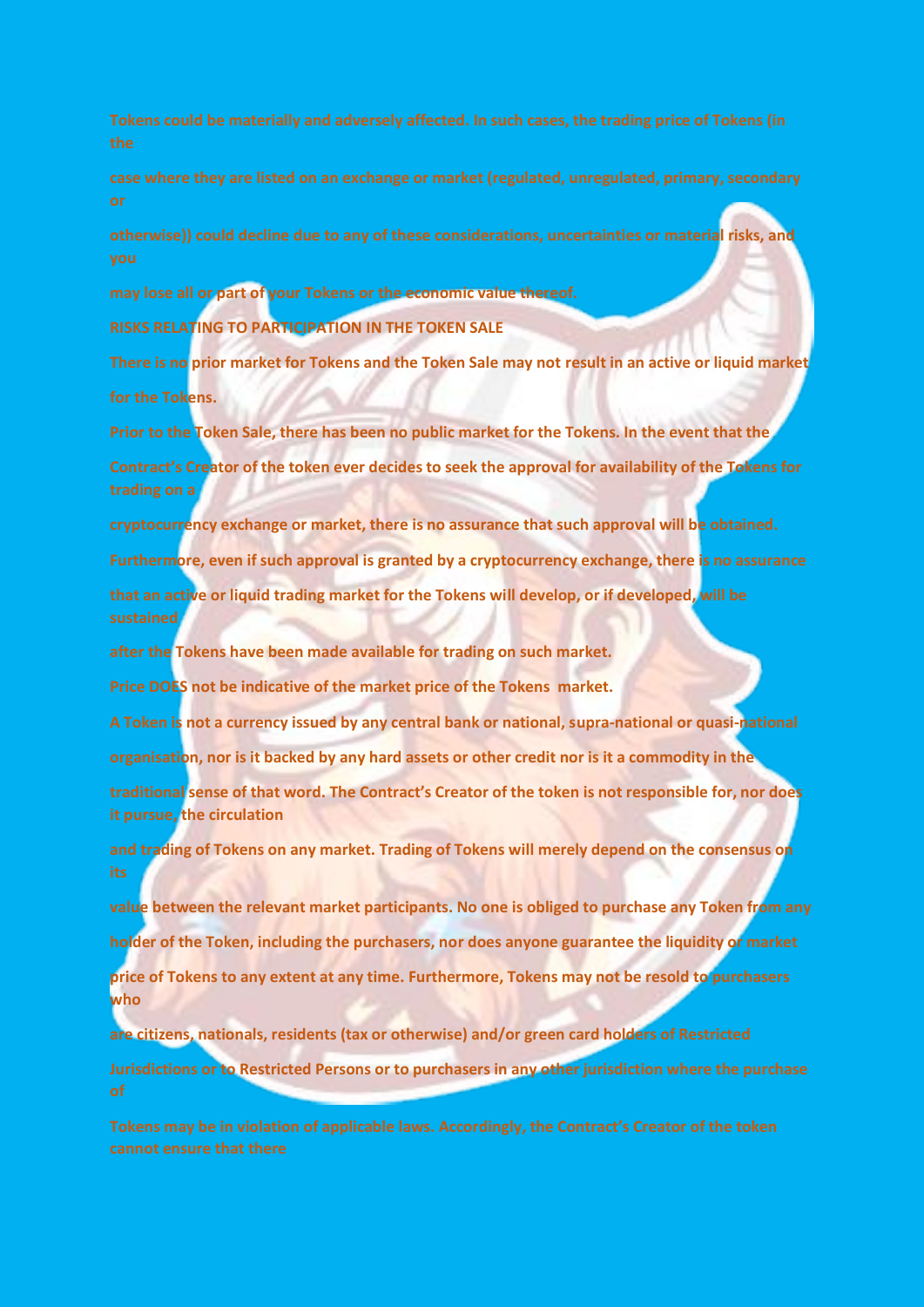**Future sales or issuance of the Tokens could materially and adversely affect the market price of**

**Any future sale or issuance of the Tokens would increase the supply of Tokens in the market and** 

**may result in a downward price pressure on the Token. The sale or distribution of a significant**

**number of Tokens outside of the Token Sale (including but not to the sales of Tokens**

**undertaken after the completion of the initial crowdsale, issuance of Tokens to persons other than**

**purchasers for purposes of community initiatives, business development, academic research,**

**education and market expansion and issuance of Tokens as a reward to users of the Contract's Creator of the token's**

**or otherwise), or the perception that such further sales**

**or issuance may occur, could adversely affect the trading price of the Tokens.**

**Negative publicity may materially and adversely affect the price of the Tokens.**

**Negative publicity involving the Contract's Creator of the token, the Contract's Creator of the token's that is yet to be developed, the Tokens or**

**any of the key personnel of the Contract's Creator of the token and/or regulation of distributed ledger technologies,**

**cryptocurrencies and/or crowdsales of tokens in any jurisdiction, may materially and adversely** 

**the market perception or market price of the Tokens, whether or not it is justified.**

**The Contract's Creator of the token may not be able to pay any anticipated rewards in the future.**

**There is no assurance that there will be sufficient engagement in the Contract's Creator of the token's other tokens**

**that is yet to be developed such that you will receive any rewards anticipated to be distributed to**

**active users of the Contract's Creator of the token's other tokens. Further, even in the event there is substantial**

**engagement and interactions among the users of the Contract's Creator of yet to be**

**developed, there is no assurance you personally will receive any part of the rewards. This is**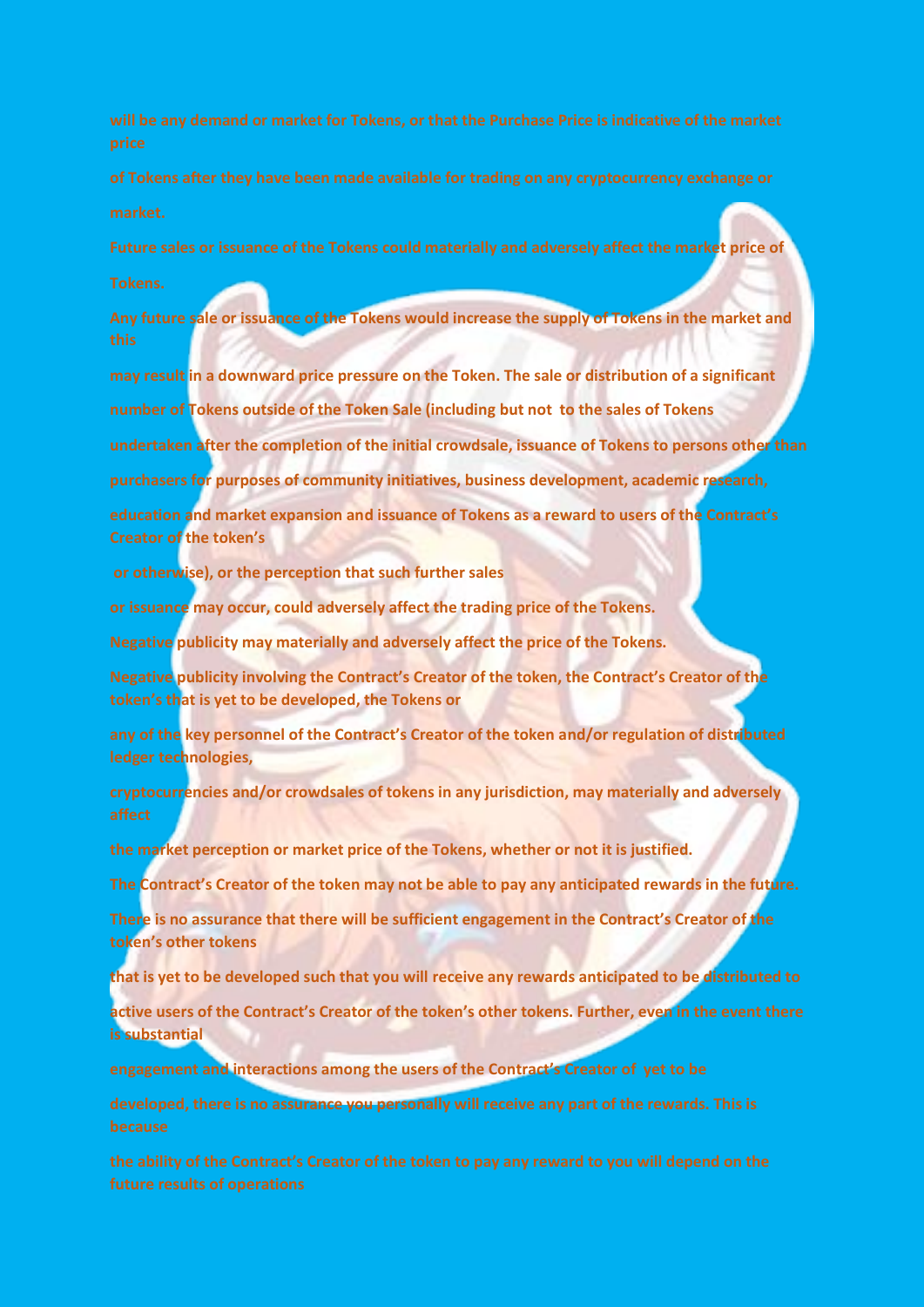**There is no assurance of any success of the Contract's Creator of the token's Token Sale or other** 

**be developed as envisaged by the Available Information.**

**The value of, and demand for, the Tokens hinges heavily on the performance of the Contract's Creator of the token's**

**Token Sale and and the continuous active engagement**

**of its users and success of its contemplated business lines. There is no assurance that the Contract's Creator of the token's**

**Token Sale will be successful or that its will gain or**

**continue to gain traction. While the Contract's Creator of the token has made every effort to provide a realistic estimate,**

**there is also no assurance that the cryptocurrencies raised in the Token Sale will be sufficient for** 

**development of the Contract's Creator of the token's other tokens. For the foregoing or any other reason, the**

**development of the Contract's Creator of the token's other tokens and launch of the anticipated Token functionality**

**may not be completed and there is no assurance that it will be launched at all. As such, distributed**

**Tokens may hold little or no worth or value and this would impact any trading price and/or use of** 

**The trading price of the Tokens may fluctuate following the Token Sale.**

**The prices of cryptographic tokens in general tend to be relatively volatile, and can fluctuate**

**significantly over short periods of time. The demand for, and the corresponding market price of, the**

**Tokens may fluctuate significantly and rapidly in response to, among others, the following factors, some of which are beyond the control of the Contract's Creator of the token:**

**new technical innovations;**

**analysts' speculations, recommendations, perceptions or estimates of the Token's market price or**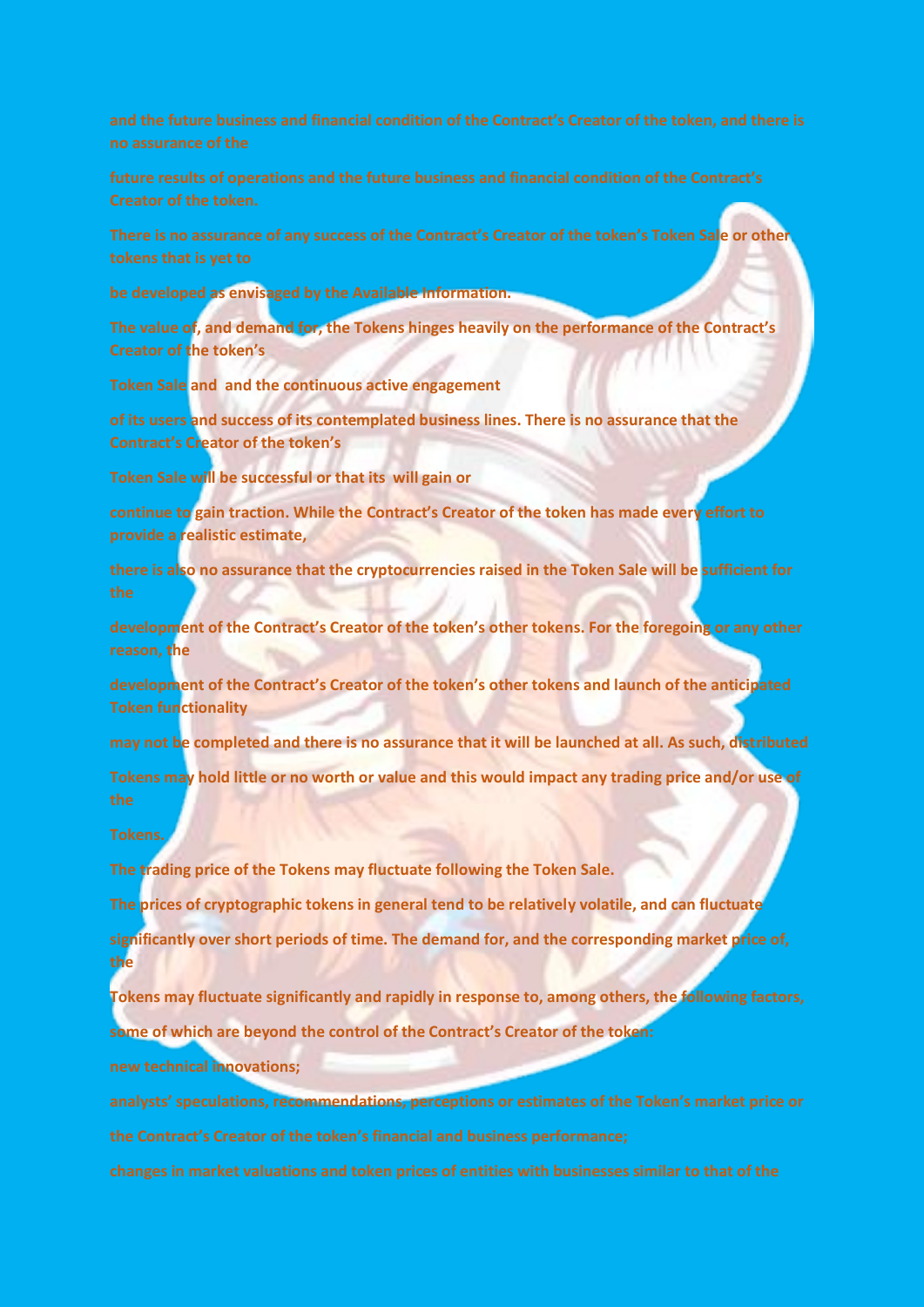**fluctuations in market prices and trading volume of cryptocurrencies on cryptocurrency exchanges** 

**additions or departures of key personnel of the Contract's Creator of the token;**

**success or failure of the Contract's Creator of the token's management in implementing business and growth strategies;**

**changes in conditions affecting the blockchain or financial technology industry, the general** 

**conditions or market sentiments, or other events or factors.**

**The funds raised in the Token Sale are exposed to risks of theft.**

**The Contract's Creator of the token will make every effort to ensure that the funds received from the Token Sale will be**

**securely held in an escrow wallet, which is a multi-signature address with access thereto by private**

**keys held by reputable and trusted parties. Further, the Contract's Creator of the token may make every effort to ensure**

**that the funds received by it from Token Sale will be securely held through the implementation of**

**security measures. Notwithstanding such security measures, there is no assurance that there will** 

**no theft of the cryptocurrencies as a result of hacks, sophisticated cyber-attacks, distributed denials**

**of service or errors, vulnerabilities or defects on the Token Sale website, in the smart contract(s) on**

**which the escrow wallet and the Token Sale relies, on the Ethereum blockchain or any other**

**blockchain, or otherwise. Such events may include, for example, flaws in programming or source**

**code leading to exploitation or abuse thereof. In such event, even if the Token Sale is completed,** 

**Contract's Creator of the token may not be able to receive the cryptocurrencies raised and the**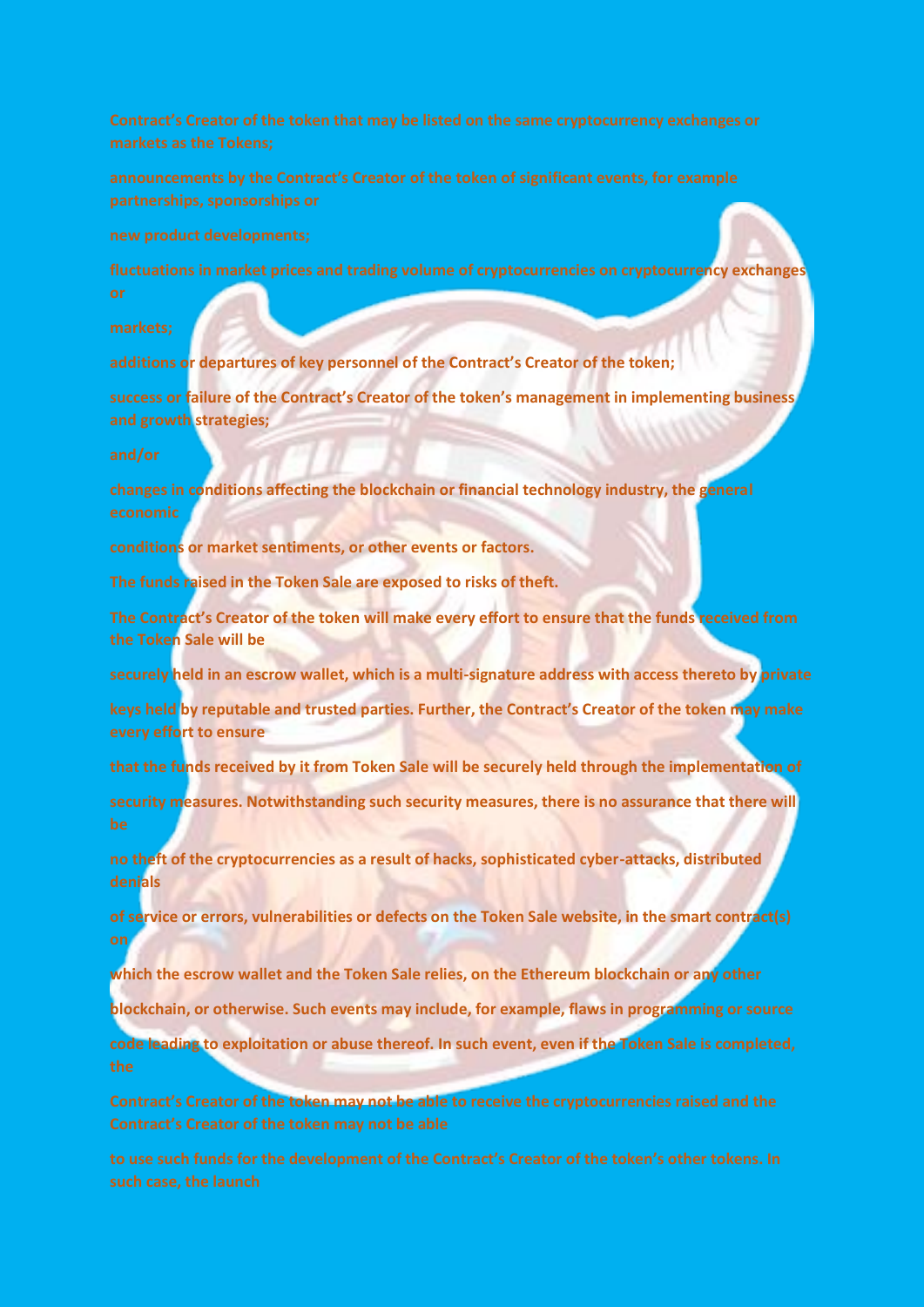**The private keys to the escrow wallet may be compromised and the cryptocurrencies may not be able to be disbursed. The escrow wallet is designed to be secure. Each of the holders of the three** 

**private keys to the escrow wallet will use all reasonable efforts to safeguard their respective keys, but in the unlikely event that any two (2) of the three (3) keys to the escrow wallet are, for any reason whatsoever, lost, destroyed or otherwise compromised, the funds held by the escrow** 

**may not be able to be retrieved and disbursed, and may be permanently unrecoverable. In such**

**event, even if the Token Sale is successful, the Contract's Creator of the token will not be able to receive the funds raised**

**and the Contract's Creator of the token will not be able to use such funds for the development of the Contract's Creator of the token's business**

**strategy. As such, distributed Tokens may hold little worth or value and this would impact their**

**trading price.**

**RISKS RELATING TO THE CONTRACT'S CREATOR OF THE TOKEN**

**The Contract's Creator of the token may be materially and adversely affected if it fails to effectively manage its operations**

**as its business develops and evolves, which would have a direct impact on its ability to develop,**

**maintain or operate the Contract's Creator of the token's other tokens and/or develop, structure and/or licence any**

**Token functionality.**

**The financial technology and cryptocurrency industries in which the Contract's Creator of the token competes have grown**

**rapidly over the past few years and continue to evolve in response to new technological advances,**

**changing business models, shifting regulations and other factors. As a result of this constantly**

**changing environment, the Contract's Creator of the token may face operational difficulties in adjusting to the changes,**

**and the sustainability of the Token will depend on its ability to manage its operations, ensure that**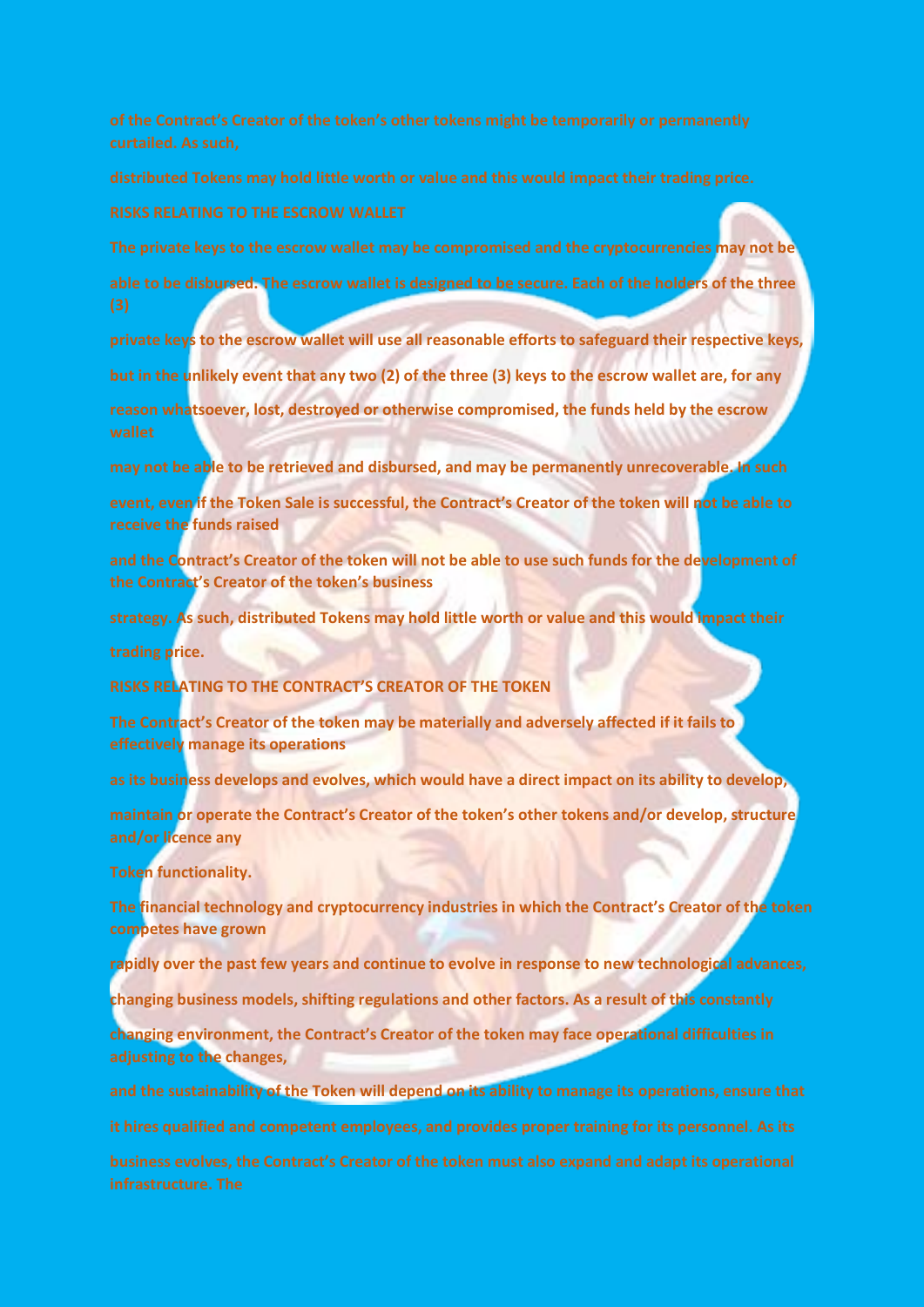**technology. All of these systems, tools, and skillsets represent complex, costly, and rapidly** 

**technical infrastructure. In order to demonstrate continued ability to effectively manage technical**

**support infrastructure for the Contract's Creator of the token's and the**

**future functionality of the Tokens, the Contract's Creator of the token will need to continue to upgrade and improve its**

**data systems and other operational systems, procedures, and controls. These upgrades and**

**improvements will require a dedication of resources and are likely to be complex and increasingly**

**rely on hosted computer services from third parties that the Contract's Creator of the token does not or will not control. If**

**the Contract's Creator of the token is unable to adapt its systems and organisation in a timely, efficient, and cost-effective**

**manner to accommodate changing circumstances, its business, financial condition and/or results of**

**operations may be adversely affected. If the third parties whom the Contract's Creator of the token relies on are subject to**

**a security breach or otherwise suffer disruptions that impact the services the Contract's Creator of the token uses, the**

**integrity and availability of its internal information could be compromised, which may consequently**

**cause the loss of confidential or proprietary information and/or economic loss. The loss of** 

**labour or other resources, and any other adverse effect on the Contract's Creator of the token's business, financial**

**condition and/or operations, would have a direct adverse effect on the Contract's Creator of the token's ability to develop**

**maintain or operate, structure and/or license**

**the anticipated Token functionality. Any adverse effects affecting the Contract's Creator of the token business or**

**technology are likely to also adversely impact the , liquidity, and trading price of the Tokens.**

**The Contract's Creator of the token may experience system failures, unplanned interruptions in its**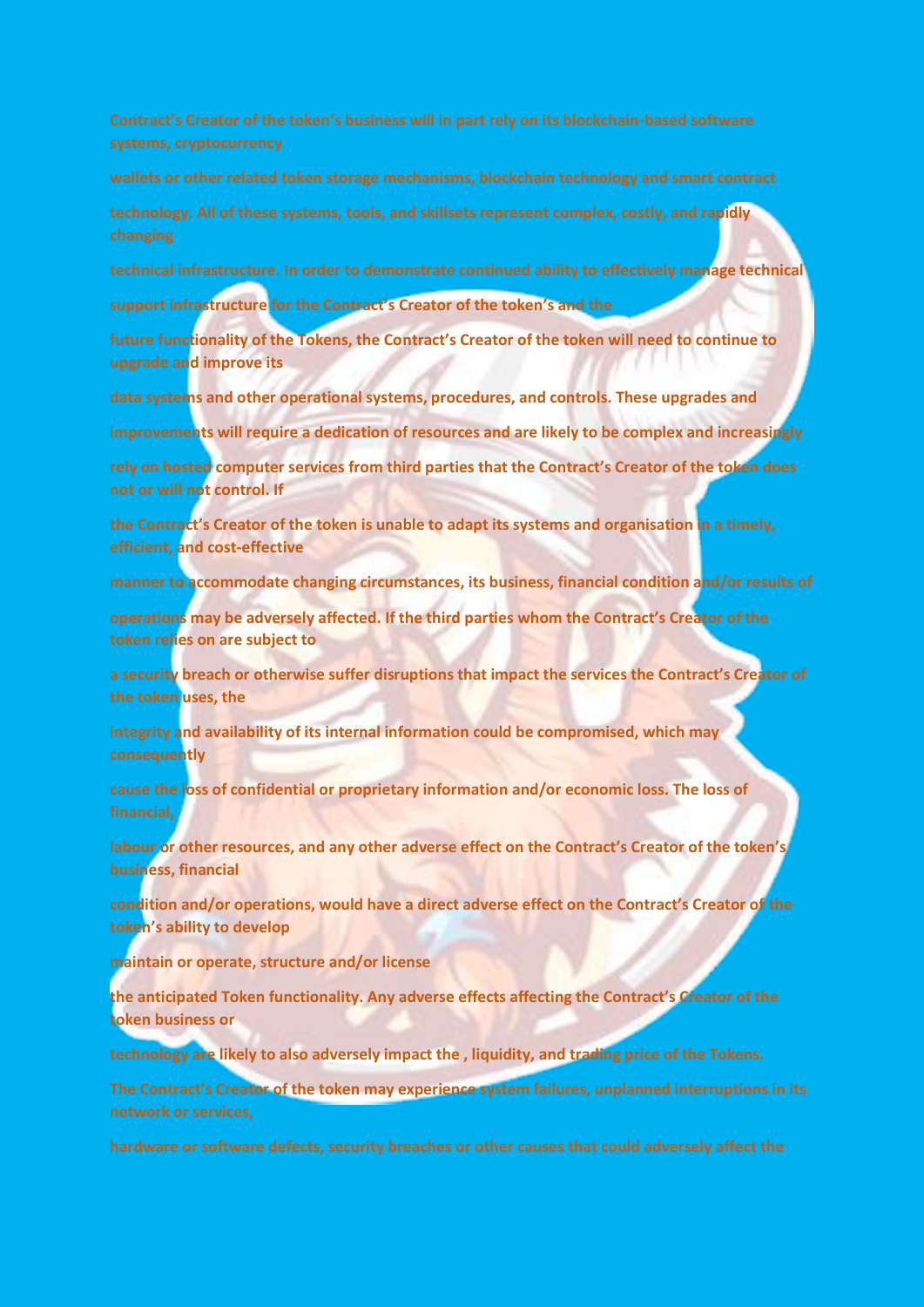**in the smart contracts on which the Contract's Creator of the token or the Contract's Creator of the token's business**

**strategy relies, or on the Ethereum or any other blockchain. Such events may include, for example,**

**flaws in programming or source code leading to exploitation or abuse thereof. The Contract's Creator of the token may not**

**be able to detect such hacks, cyber-attacks, distributed denials of service errors vulnerabilities or defects in a timely manner, and may not have sufficient resources to efficiently cope with multiple service incidents happening simultaneously or in rapid succession.**

**The Contract's Creator of the token's network or services, which would Token value**

**yet to be developed and, if successfully structured, developed, licensed and launched, the Token**

**functionality, could be disrupted by numerous events, including natural disasters, equipment**

**breakdown, network connectivity downtime, power losses, or even intentional disruptions of its**

**services, such as disruptions caused by software viruses or attacks by unauthorized users, some of**

**which are beyond the Contract's Creator of the token's control. There can be no assurance that cyber-attacks, such as**

**distributed denials of service, will not be attempted in the future or that the Contract's Creator of the token's security**

**measures will be effective. The Contract's Creator of the token may be prone to attacks on its infrastructure intended to**

**steal information about its technology, financial data or user information or take other actions that**

**would be damaging to the Contract's Creator of the token and/or holders of the Tokens. Any significant breach of the**

**Contract's Creator of the token's security measures or other disruptions resulting in a compromise of the usability,**

**stability, and security of the Contract's Creator of the token's may adversely**

**affect the , liquidity and/or trading price of the Tokens.**

**The Contract's Creator of the token may in the future be dependent in part on the location and**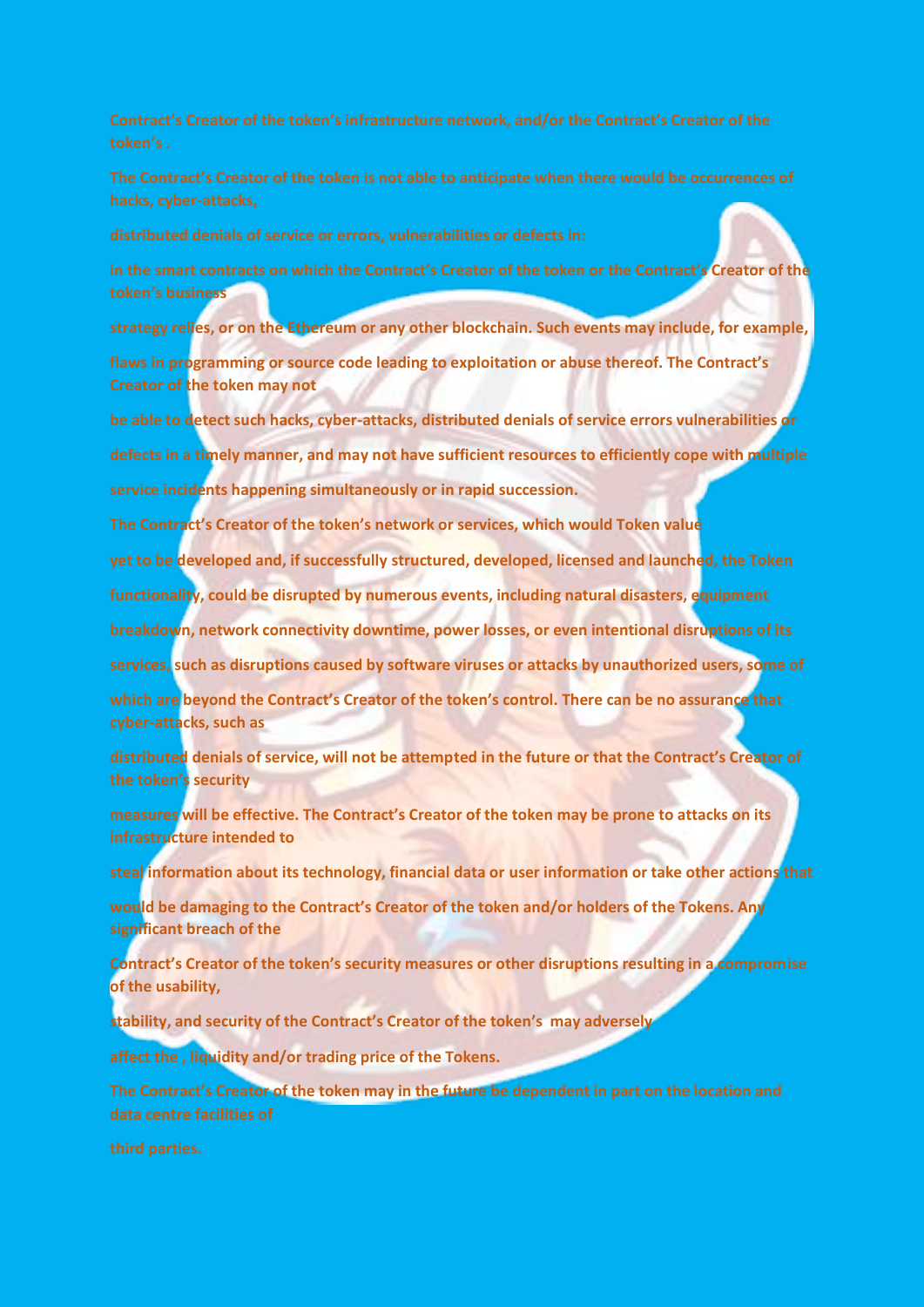**data centre facilities of third parties. If the Contract's Creator of the token is unable to renew its** 

**commercially reasonable terms or at all, the Contract's Creator of the token may be required to transfer its servers to a**

**new data centre facility, and may incur significant costs and possible service interruption in connection with the relocation. These facilities are also vulnerable to damage or interruption from, among others, natural disasters, arson, terrorist attacks, power losses, and telecommunication**

**Additionally, the third-party providers of such facilities may suffer a breach of security as a result** 

**third-party action, employee error, malfeasance or otherwise, and a third party may obtain unauthorised access to the data in such servers. The Contract's Creator of the token and the providers of such facilities**

**may be unable to anticipate these techniques or to implement adequate preventive measures.**

**General global market and economic conditions may have an adverse impact on the Contract's Creator of the token's**

**operating performance, results of operations and/or cash flows.**

**The Contract's Creator of the token could continue to be affected by general global economic and market conditions.**

**Challenging economic conditions worldwide have from time to time, contributed, and may** 

**to contribute, to slowdowns in the information technology industry at large. Weakness in the**

**economy could have a negative effect on the Contract's Creator of the token's business, operations and financial**

**condition, including decreases in revenue and operating cash flows, and inability to attract future**

**equity and/or debt financing on commercially reasonable terms. Additionally, in a down-cycle**

**economic environment, the Contract's Creator of the token may experience the negative effects of a slowdown in trading**

**and usage of the Contract's Creator of the token's and may delay or cancel**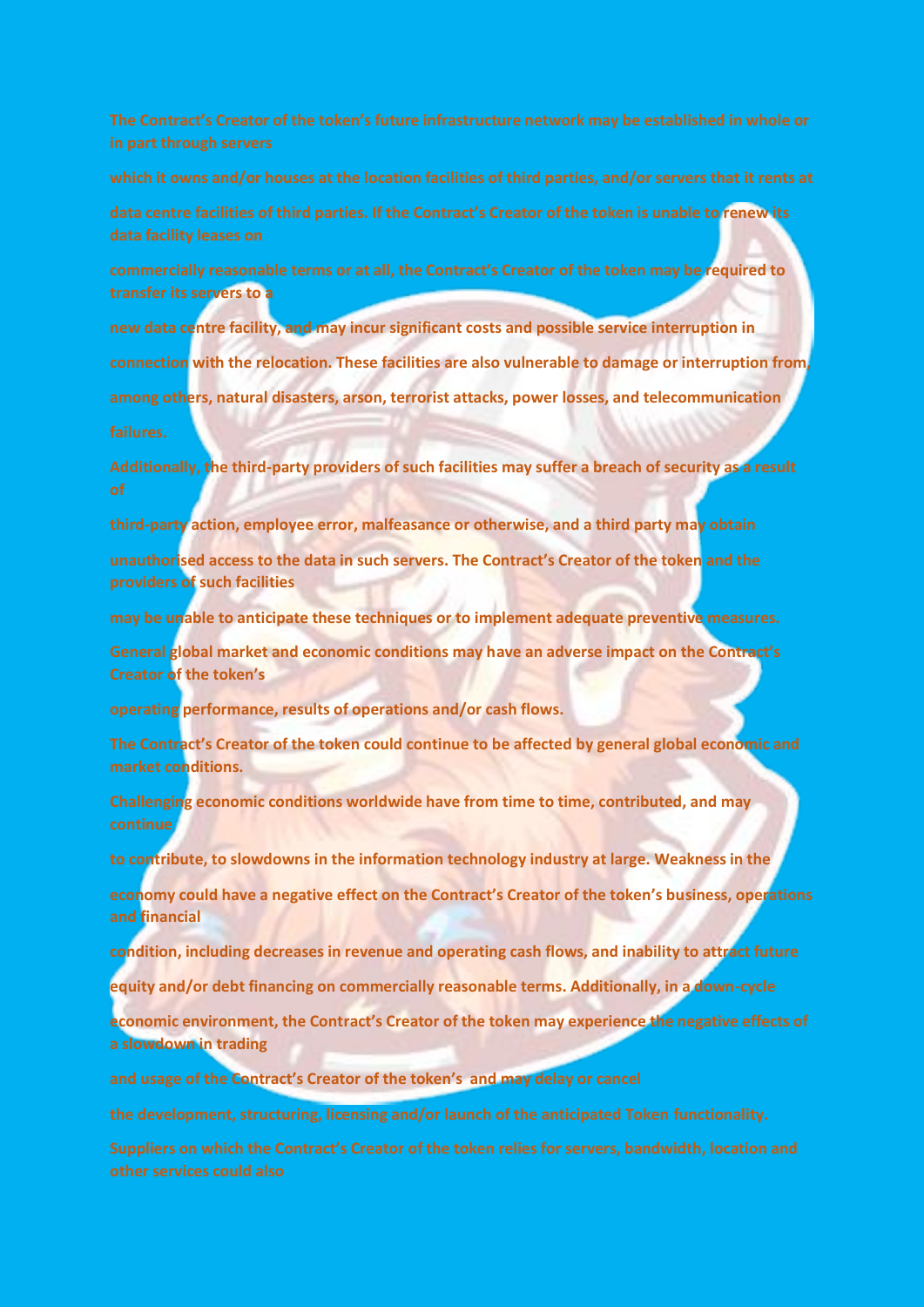**conditions or worsening economic conditions or a prolonged or recurring recession will not have a significant, adverse impact on the Contract's Creator of the token's business, financial condition** 

**and hence, the Contract's Creator of the token's and/or the ability to**

**develop, structure, license and/or launch any Token functionality. Any such circumstances would then correspondingly negatively impact the , liquidity, and/or trading price of the Tokens. The Contract's Creator of the token or the Tokens may be affected by newly implemented** 

**Distributed ledger technologies, businesses and activities as well as cryptocurrencies and cryptocurrency-related businesses and activities are generally unregulated worldwide, but numerous**

**regulatory authorities across jurisdictions have been outspoken about considering the implementation of regulatory regimes which govern distributed ledger technologies, businesses** 

**activities as well as cryptocurrencies and cryptocurrency-related businesses and activities. The Contract's Creator of the token or the Tokens may be affected by newly implemented regulations relating to distributed**

**ledger technologies, businesses and activities as well as cryptocurrencies and cryptocurrency-**

**businesses and activities, including having to take measures to comply with such regulations, or having to deal with queries, notices, requests or enforcement actions by regulatory authorities, which may come at a substantial cost and may also require substantial modifications to the Contract's Creator of the token's and/or the anticipated Token functionality.**

**This may impact the appeal or practicality or functionality of the Contract's Creator of** 

**yet to be developed and/or the anticipated Token functionality for users and result in decreased**

**usage of and demand for the Contract's Creator of the token's other tokens and the Tokens. Further, should the costs**

**(financial or otherwise) of complying with such newly implemented regulations exceed a certain threshold, maintaining the Contract's Creator of the token's and/or**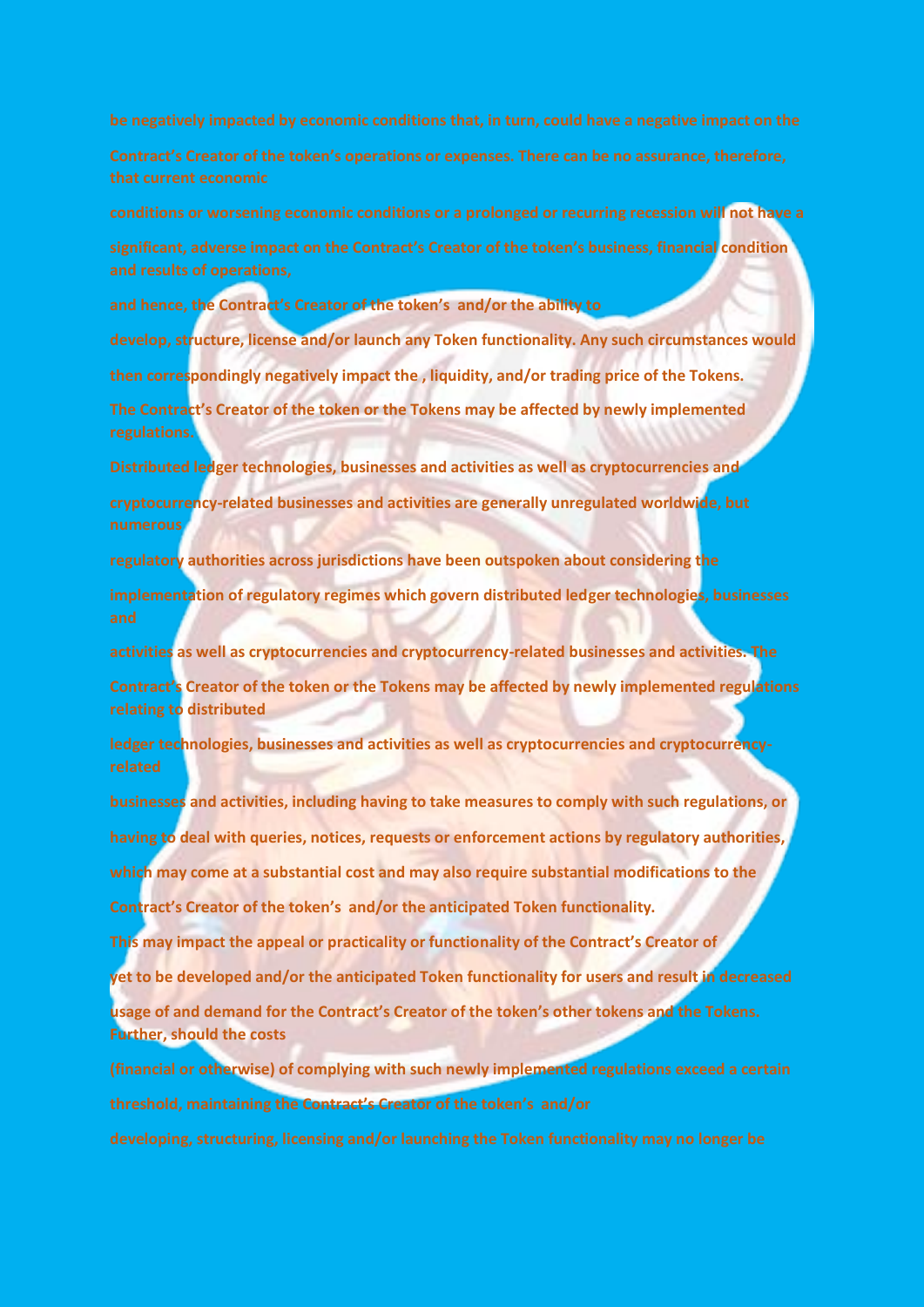**difficult to predict how or whether governments or regulatory authorities may implement any**

**changes to laws and regulations affecting distributed ledger technology and its applications,** 

**the Contract's Creator of the token's and/or the anticipated Token**

**functionality, and/or the Tokens.**

**The Contract's Creator of the token may also have to cease operations in a jurisdiction that makes it illegal to operate in**

**such jurisdiction, or make it commercially unviable or undesirable to obtain the necessary** 

**approval(s) to operate in such jurisdiction. In scenarios such as the foregoing, the , liquidity,**

**and/or trading price of Tokens will be adversely affected and/or Tokens may cease to be traded.**

**There may be unanticipated risks arising from the Tokens.**

**Cryptographic tokens such as the Tokens are a relatively new and dynamic technology. In addition** 

**the risks included in the above discussion of risk factors, there are other risks associated with your**

**purchase, holding, and use of the Tokens, including those that the Contract's Creator of the token cannot anticipate. Such**

**risks may further appear as unanticipated variations or combinations of the risks discussed above.**

### **PRIVACY POLICY**

**By purchasing Tokens, you agree to your personal data, (i.e., your e-mail address, name, address** 

**other details personal to you) being processed by the Contract's Creator of the token for its business purposes or the**

**purposes of building, promoting, and communicating (about) the Contract's Creator of the token's other tokens that**

**is yet to be developed and the Tokens. The Contract's Creator of the token agrees to keep your email address and other**

**personal data private and not share it with the public (e.g., by including it on any external lists or**

**selling to any third parties).**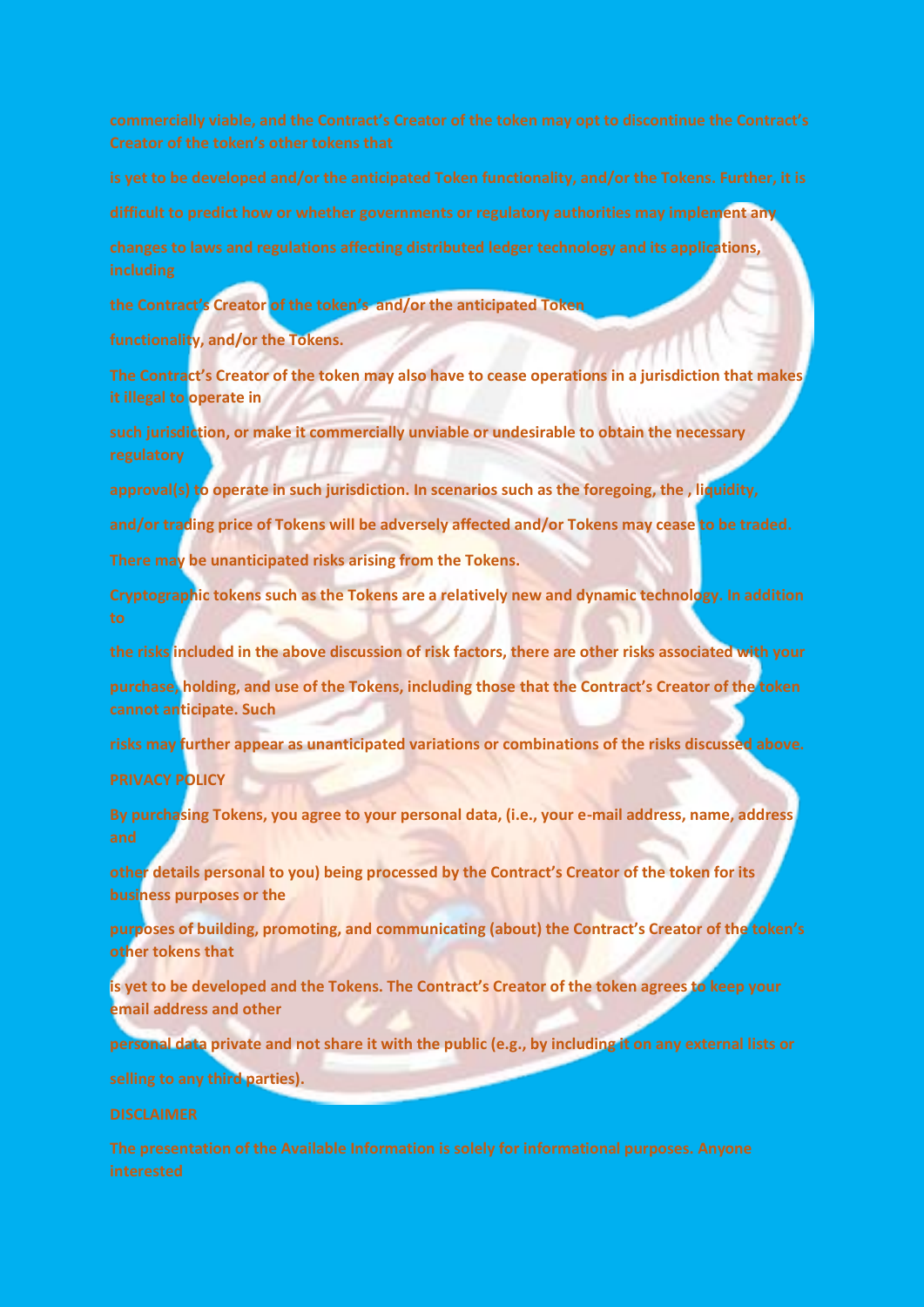**any recipient of the Available Information, by the virtue of any participation in the Token Sale or otherwise. The Available Information does not necessarily identify, or claim to identify, all the risk factors connected with the Contract's Creator of the token, the Contract's Creator of the token's , the Tokens, the Token Sale, any future Token functionality or the Available Information. All the participants must make their own independent evaluation, after making such investigations as** 

**consider essential, of the merits of participating in the Token Sale and after taking their own independent professional advice. Any participant in the Token Sale should check with and rely** 

**their own investment, accounting, legal and tax representatives and consultants in respect of such matters concerning the Contract's Creator of the token, the Contract's Creator of the token's , the Tokens, the Token Sale, any future Token functionality and the Available Information and to assess separately the financial risks, consequences and appropriateness of the purchase of Tokens, or if in any doubt about the facts set out in the Available Information. A purchase of Tokens comprises considerable risk and might involve extraordinary risks that may lead to a loss of all or a significant portion of monies or monetary value utilised to acquire Tokens.Participants in the Token Sale are urged to completely understand, be aware of and accept the characteristics of the Contract's Creator of the token, the**

**Contract's Creator of the token's , the Tokens, the Token Sale, any future**

**Token functionality and the Available Information. If you are not prepared to accept any or all of these Terms or the risks set out in these Terms then YOU ARE URGED NOT TO PARTICIPATE IN THE**

**TOKEN SALE. No guarantee or assurance is given by the Contract's Creator of the token or by the Contract's Creator of the token Representatives**

**that the Contract's Creator of the token's proposals, objectives and/or outcomes set out in the Available Information will**

**be achieved in whole or in part. You are urged to consider whether participation in the Token Sale**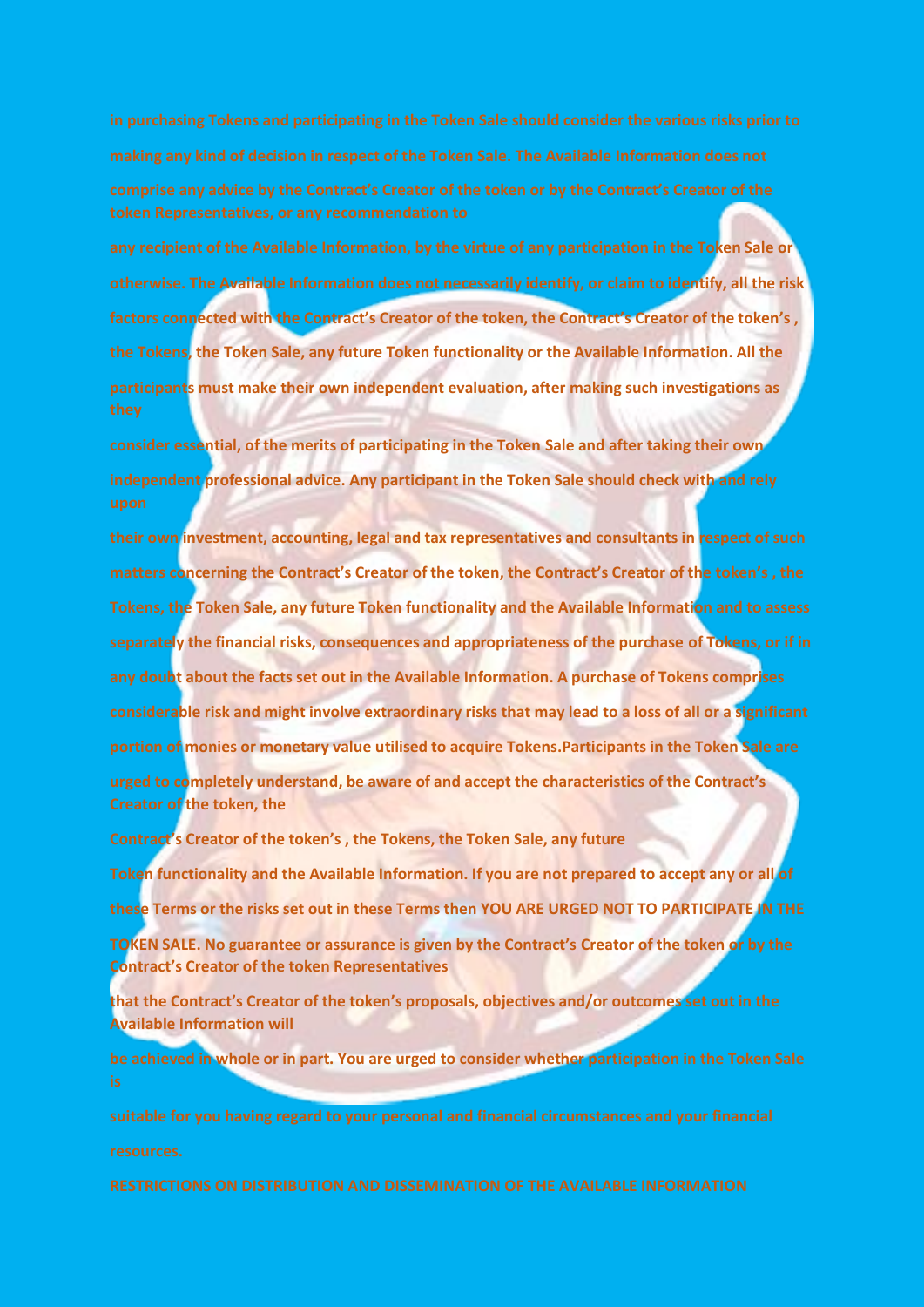**case where any such restriction applies, you are responsible for informing yourself in respect of the same and for observing any such restrictions which are applicable to your possession and/or dissemination of all or any part of the Available Information at your own expense and without liability to the Contract's Creator of the token.**

**Persons to whom a copy of all or any part of the Available Information has been distributed or disseminated, provided access to or who otherwise have all or any part of the Available Information**

**in their possession shall not circulate it to any other persons, reproduce or otherwise distribute** 

**information contained herein for any purpose whatsoever nor permit or cause the same to occur. NO OFFER OF SECURITIES OR REGISTRATION**

**This White Paper does not constitute a prospectus or offer document of any sort and is not** 

**to constitute an offer of securities or a solicitation for investment in securities in any jurisdiction.** 

**person is bound to enter into any contract or binding legal commitment and no cryptocurrency or other form of payment is to be accepted on the basis of all or any part of the Available Information.**

**Any agreement in relation to any sale and purchase of Tokens is to be governed by the terms and conditions of such agreement and no other document. In the event of any inconsistencies between the terms and conditions of that agreement and the Available Information, those terms and conditions shall prevail.**

**You are not eligible to purchase any Tokens in the Token Sale if you are a citizen, resident (tax or otherwise) or green card holder of a Restricted Jurisdiction or you are a Restricted Person. No regulatory authority has examined or approved of any of the Available Information. No such action has been or will be taken under the laws, regulatory requirements or rules of any jurisdiction. The publication, distribution or dissemination of the Available Information does not imply that the applicable laws, regulatory requirements or rules have been complied with.**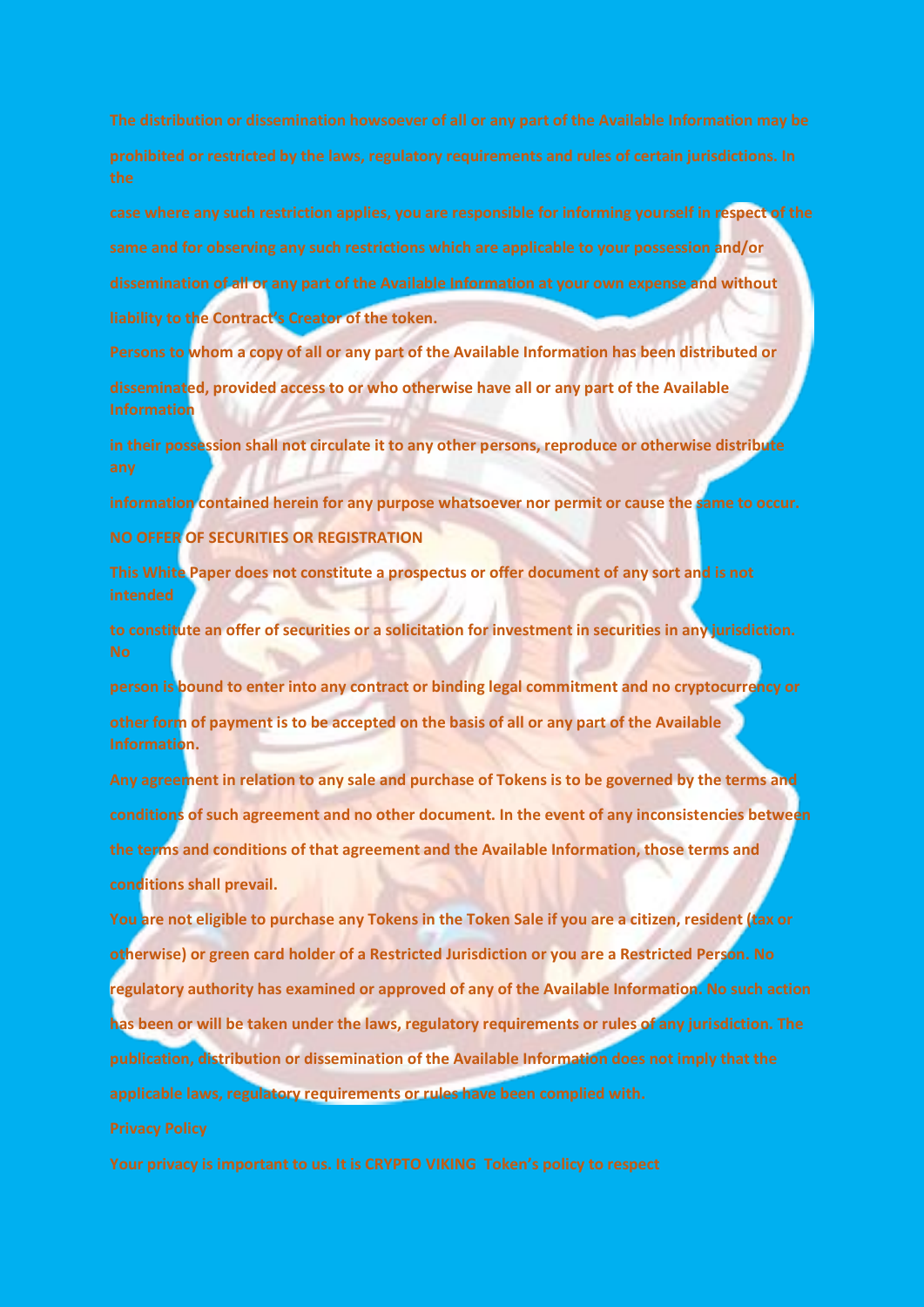**Your privacy is important to us. It is CRYPTO VIKING Token's policy to respect your privacy and** 

**with any applicable law and regulation regarding any personal information we may collect about** 

**including across our website, CRYPTO VIKING , and other sites we own and operate.**

**This policy is effective as of 28 September 2021 and was last updated on 28 September 2021. Information We Collect**

**Information we collect includes both information you knowingly and actively provide us when** 

**or participating in any of our services and promotions, and any information automatically sent by your devices in the course of accessing our products and services.**

**When you visit our website, our servers may automatically log the standard data provided by your web browser. It may include your device's Internet Protocol (IP) address, your browser type and version, the pages you visit, the time and date of your visit, the time spent on each page, other details about your visit, and technical details that occur in conjunction with any errors you may encounter.**

**Please be aware that while this information may not be personally identifying by itself, it may be possible to combine it with other data to personally identify individual persons.**

**Personal Information**

**We may ask for personal information which may include one or more of the following:**

**Name**

**Email**

**Social media profiles**

**Legitimate Reasons for Processing Your Personal Information**

**We only collect and use your personal information when we have a legitimate reason for doing so.**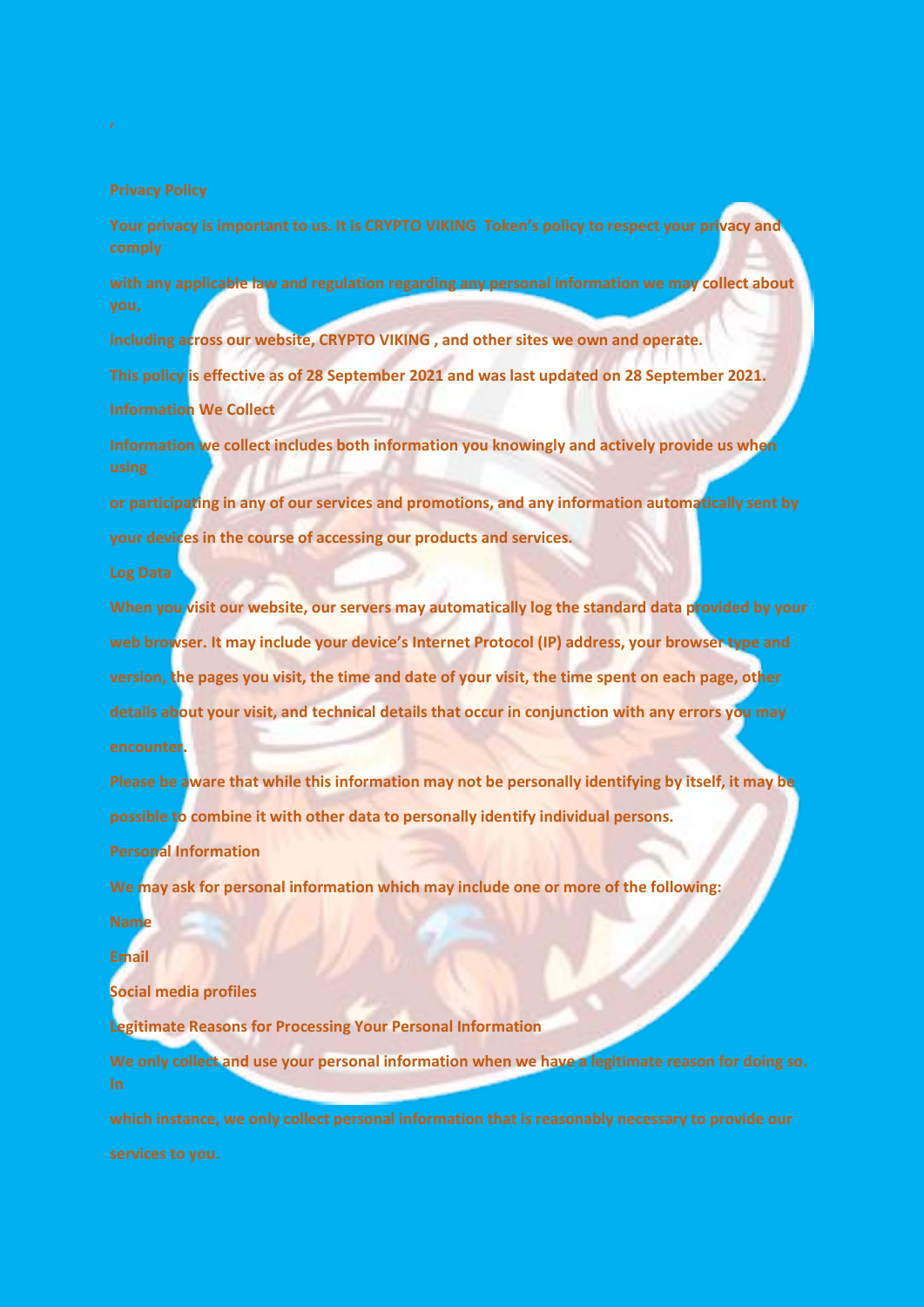**We may collect, hold, use, and disclose information for the following purposes, and personal information will not be further processed in a manner that is incompatible with these purposes: Please be aware that we may combine information we collect about you with general information** 

**research data we receive from other trusted sources.**

**Security of Your Personal Information**

**When we collect and process personal information, and while we retain this information, we will protect it within commercially acceptable means to prevent loss and theft, as well as unauthorized access, disclosure, copying, use, or modification.**

**Although we will do our best to protect the personal information you provide to us, we advise that no method of electronic transmission or storage is 100% secure, and no one can guarantee absolute**

**data security. We will comply with laws applicable to us in respect of any data breach.**

**You are responsible for selecting any password and its overall security strength, ensuring the** 

**of your own information within the bounds of our services.**

**How Long We Keep Your Personal Information**

**We keep your personal information only for as long as we need to. This time period may depend** 

**what we are using your information for, in accordance with this privacy policy. If your personal information is no longer required, we will delete it or make it anonymous by removing all details that**

**identify you.**

**However, if necessary, we may retain your personal information for our compliance with a legal, accounting, or reporting obligation or for archiving purposes in the public interest, scientific, or historical research purposes or statistical purposes.**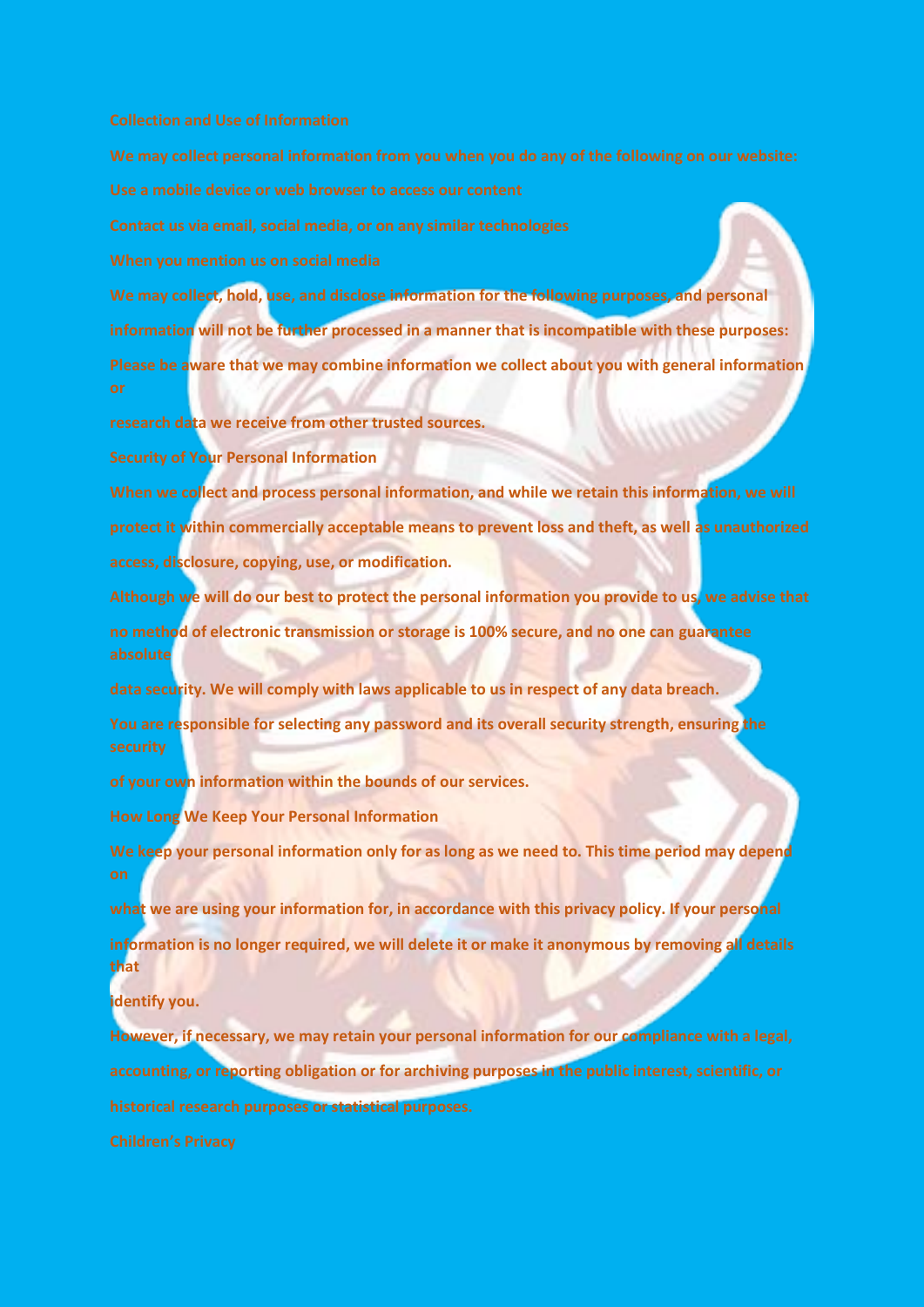**The personal information we collect is stored and/or processed where we or our partners,** 

**and third-party providers maintain facilities. Please be aware that the locations to which we store, process, or transfer your personal information may not have the same data protection laws as the country in which you initially provided the information. If we transfer your personal information to third parties in other countries: (i) we will perform those transfers in accordance with the requirements of applicable law; and (ii) we will protect the transferred personal information in accordance with this privacy policy.**

**Your Rights and Controlling Your Personal Information**

**You always retain the right to withhold personal information from us, with the understanding that your experience of our website may be affected. We will not discriminate against you for** 

**any of your rights over your personal information. If you do provide us with personal information** 

**understand that we will collect, hold, use and disclose it in accordance with this privacy policy. You retain the right to request details of any personal information we hold about you.**

**If we receive personal information about you from a third party, we will protect it as set out in this privacy policy. If you are a third party providing personal information about somebody else, you represent and warrant that you have such person's consent to provide the personal information to**

**If you have previously agreed to us using your personal information for direct marketing purposes, you may change your mind at any time. We will provide you with the ability to unsubscribe from our** 

**email-database or opt out of communications. Please be aware we may need to request specific information from you to help us confirm your identity.**

**If you believe that any information we hold about you is inaccurate, out of date, incomplete, irrelevant, or misleading, please contact us using the details provided in this privacy policy. We will**